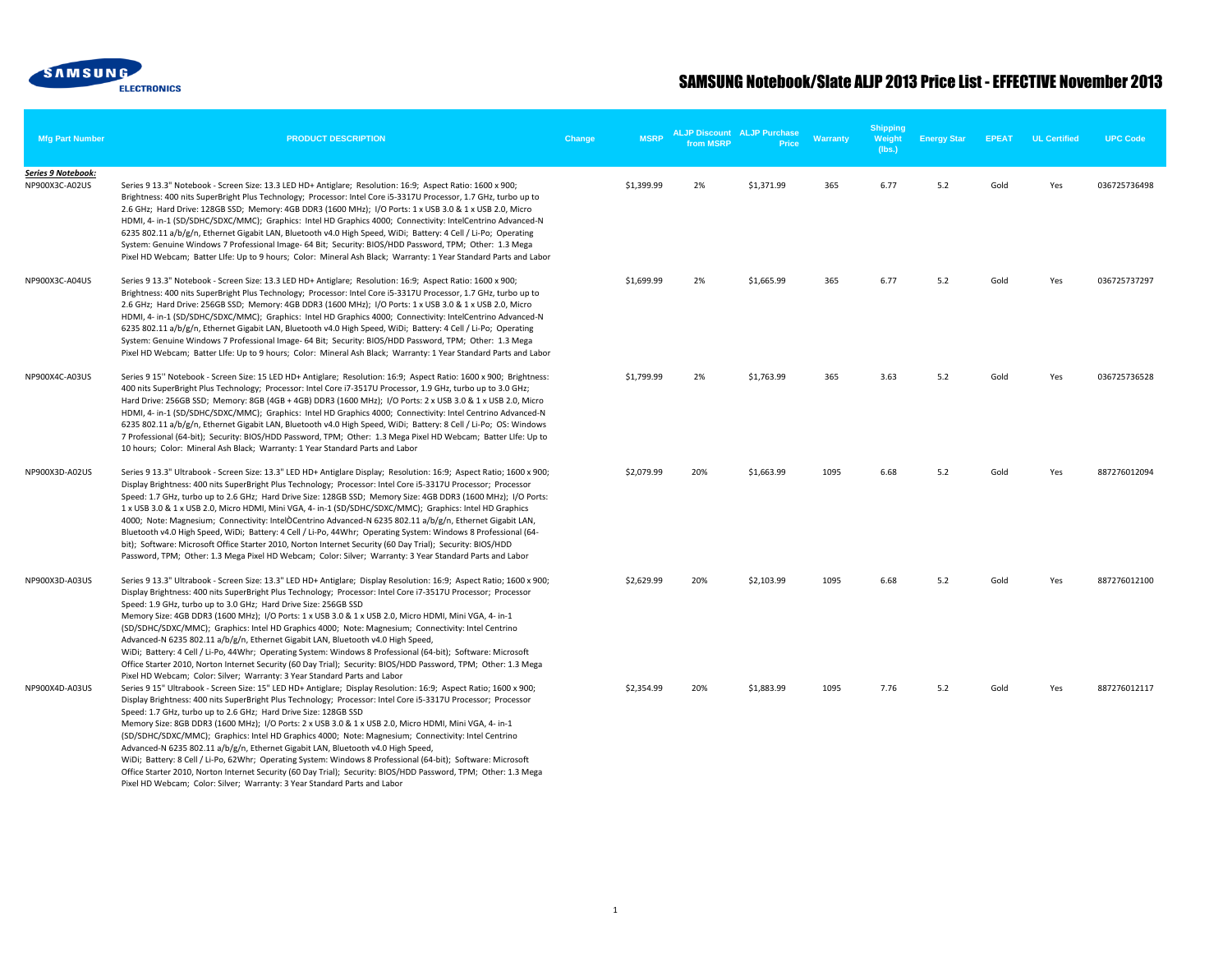

| <b>Mfg Part Number</b>                      | <b>PRODUCT DESCRIPTION</b>                                                                                                                                                                                                                                                                                                                                                                                                                                                                                                                                                                                                                                                                                                                                                                                                                                                                                                                                                                            | Change | <b>MSRP</b> | from MSRP | <b>ALJP Discount ALJP Purchase</b><br><b>Price</b> | Warranty | <b>Shipping</b><br>Weight<br>(lbs.) | <b>Energy Star</b> | <b>EPEAT</b> | <b>UL Certified</b> | <b>UPC Code</b> |
|---------------------------------------------|-------------------------------------------------------------------------------------------------------------------------------------------------------------------------------------------------------------------------------------------------------------------------------------------------------------------------------------------------------------------------------------------------------------------------------------------------------------------------------------------------------------------------------------------------------------------------------------------------------------------------------------------------------------------------------------------------------------------------------------------------------------------------------------------------------------------------------------------------------------------------------------------------------------------------------------------------------------------------------------------------------|--------|-------------|-----------|----------------------------------------------------|----------|-------------------------------------|--------------------|--------------|---------------------|-----------------|
| NP900X4D-A04US                              | Series 9 15" Ultrabook - Screen Size: 15" LED HD+ Antiglare; Display Resolution: 16:9; Aspect Ratio; 1600 x 900;<br>Display Brightness: 400 nits SuperBright Plus Technology; Processor: Intel Core i7-3517U Processor; Processor<br>Speed: 1.9 GHz, turbo up to 3.0 GHz; Hard Drive Size: 256GB SSD<br>Memory Size: 8GB DDR3 (1600 MHz); I/O Ports: 2 x USB 3.0 & 1 x USB 2.0, Micro HDMI, Mini VGA, 4- in-1<br>(SD/SDHC/SDXC/MMC); Graphics: Intel HD Graphics 4000; Note: Magnesium; Connectivity: Intel Centrino<br>Advanced-N 6235 802.11 a/b/g/n, Ethernet Gigabit LAN, Bluetooth v4.0 High Speed,<br>WiDi; Battery: 8 Cell / Li-Po, 62Whr; Operating System: Windows 8 Professional (64-bit); Software: Microsoft<br>Office Starter 2010, Norton Internet Security (60 Day Trial); Security: BIOS/HDD Password, TPM; Other: 1.3 Mega<br>Pixel HD Webcam; Color: Silver; Warranty: 3 Year Standard Parts and Labor                                                                              |        | \$2,769.99  | 20%       | \$2,215.99                                         | 1095     | 7.76                                | 5.2                | Gold         | Yes                 | 887276012124    |
| NP900X3E-A03US                              | Samsung Series 9 Full HD Notebook - Screen Size: 13.3" LED Full HD Antiglare; Display Resolution: 16:9; Aspect<br>Ratio; 1920 x 1080; Display Brightness: 300 nits, SuperBright Technology; Processor: Intel Core i7-3517U<br>Processor; Processor Speed: 1.9 GHz, turbo up to 3.0 GHz; Hard Drive Size: 256GB SSD; Memory Size: 4GB DDR3<br>(1600 MHz); I/O Ports: 1 x USB 3.0 & 1 x USB 2.0, Micro HDMI, Mini VGA, 3-in-1 (SD, SDHC, SDXC) Multi-media Card<br>Reader; Graphics: Intel HD Graphics 4000; Note: Aluminum; Connectivity: Intel Centrino Advanced-N 6235 802.11<br>a/b/g/n, Gigabit LAN (dongle included in box), Bluetooth v4.0 High Speed, WiDi; Battery: 4 Cell / Li-Po, 44Whr;<br>Operating System: Windows 8 Professional (64-bit); Software: Norton Internet Security (60 Day Trial); Security:<br>BIOS/HDD Password, TPM; Other: 1.3 Mega Pixel HD Webcam; Warranty: 3 Year Standard Parts and Labor                                                                            |        | \$2,689.99  | 20%       | \$2,151.99                                         | 1095     | 6.68                                | 5.2                | Gold         | Yes                 | 887276983844    |
| NP900X3D-A05US                              | Samsung Series 9 Notebook - Screen Size: 13.3" LED HD+ Antiglare; Display Resolution: 16:9 Aspect Ratio; 1600 x<br>900; Display Brightness: 400 nits SuperBrightÔ Plus Technology; Processor: Intel® Core™ i5-3317U Processor;<br>Processor Speed: 1.7 GHz, turbo up to 2.6 GHz; Hard Drive Size: 128GB SSD; Memory Size: 4GB DDR3 (1600 MHz);<br>I/O Ports 1 x USB 3.0 & 1 x USB 2.0, Micro HDMI, Mini VGA, 4- in-1 (SD/SDHC/SDXC/MMC); Graphics: Intel HD<br>Graphics 4000; Connectivity: Intel Centrino Advanced-N 6235 802.11 a/b/g/n, Gigabit LAN (with dongle included in<br>box), Bluetooth v4.0 High Speed, WiDi Battery: 4 Cell / Li-Po, 44Whr; Operating System: Windows® 7 Professional<br>with Windows 8 Pro COA; Software: Microsoft Office Starter 2010, Norton Internet Security (60 Day Trial);<br>Security: BIOS/HDD Password, TPM; Other: 1.3 Mega Pixel HD Webcam; Battery Life Status: up to 9 hours of<br>battery life; Color: Silver; Warranty: 3 Year Standard Parts and Labor |        | \$1,979.99  | 20%       | \$1,583.99                                         | 1095     | 6.68                                | 5.2                | Gold         | Yes                 | 887276966120    |
| NP900X4D-A07US                              | Samsung Series 9 Notebook - Screen Size: 15" LED HD+ Antiglare; Display Resolution: 16:9 Aspect Ratio; 1600 x<br>900; Display Brightness: 400 nits SuperBrightÔ Plus Technology; Processor: Intel Core i7-3517U Processor;<br>Processor Speed: 1.9 GHz, turbo up to 3.0 GHz; Hard Drive Size: 256GB SSD; Memory Size: 8GB DDR3 (1600 MHz);<br>I/O Ports 1 x USB 2.0 & 2 x USB 3.0, Micro HDMI, Mini VGA, 4- in-1 (SD/SDHC/SDXC/MMC); Graphics: Intel HD<br>Graphics 4000; Connectivity: Intel Centrino Advanced-N 6235 802.11 a/b/g/n, Gigabit LAN (with dongle included in<br>box), Bluetooth v4.0 High Speed, WiDi; Battery: 8 cell / Li-Po, 62Whr; Operating System: Windows® 7 Professional<br>with Windows 8 Pro COA; Software: Microsoft Office Starter 2010, Norton Internet Security (60 Day Trial);<br>Security: BIOS/HDD Password, TPM; Other: 1.3 Mega Pixel HD Webcam; Battery Life Status: up to 10 hours of<br>battery life; Color: Silver; Warranty: 3 Year Standard Parts and Labor   |        | \$2,529.99  | 20%       | \$2,023.99                                         | 1095     | 7.76                                | 5.2                | Gold         | Yes                 | 887276966137    |
| <b>AITV Smart PC Pro:</b><br>XE700T1C-A04US | Samsung AITV Smart PC Pro 700T - Screen Size: 11.6" LED Full HD<br>Display; Resolution: 16:9 ratio; 1920 x 1080; Display Brightness: 400 nits SuperBright Plus Technology; Processor:<br>Intel Core i5-3317U Processor; Processor Speed: 1.7GHz, turbo up to 2.6GHz; Hard Drive Size: 128GB SSD; Memory<br>Size: 4GB DDR3 (1600MHz); I/O Ports: 1 x USB 3.0, Micro HDMI, 1 Micro SD; Graphics: Intel HD Graphics 4000;<br>Note: Digitizer Pen (AA-DP1N65B/US) comes in the box. Keyboard Dock (AA-RD8NMKD/US) sold separately;<br>Connectivity: Intel Centrino Advanced-N 6235 802.11 a/b/g/n,<br>Bluetooth v4.0, WiDi; Battery: 4 cell / Li-Po, 49Whr; Operating System: Windows 8 Professional (64-bit); Software:<br>Microsoft Office Starter 2010, Norton Internet Security (30 Day Trial); Security: TPM; Other: Camera 2.0 MP<br>HD(Front), 5.0 MP HD; Color: Black: Warranty: 1 Year Standard Parts and Labor                                                                                  |        | \$1,929.99  | 20%       | \$1,543.99                                         | 365      | 3.5                                 | n/a                | n/a          | Yes                 | 887276011332    |
| XE500T1C-A05US                              | Samsung ATIV Smart PC 500T - Screen Size: 11.6"; Display Resolution: 1366 x 768, 16:9; Display Brightness: 400<br>nits SuperBright Plus Technology; Processor: Intel Atom Z2760 Processor; Processor Speed: 1.8 GHz; Hard Drive<br>Size: 64GB SSD; Memory Size: 2GB DDR2L (maximum 2GB); I/O Ports: 1 x USB 2.0, 1 Micro SD, Micro HDMI,<br>Headphone Out/Mic-in Combo, Docking Connector; Graphics: Intel HD Graphics; Note: Accessries in Box: Magnetic<br>Keyboard Dock, Digitizer Pen; Connectivity: 802.11 a/b/g/n, Bluetooth v4.0; Battery: 2 cell / Li-Po, 30Whr;<br>Operating System: Windows 8 Professional (32-bit); Security: BIOS/HDD Password, TPM; Other: Web Cam 2.0 MP<br>HD(Front) 8.0 MP HD with Flash (Rear); Battery Life Status: Up to 14 hours of battery life; Warranty: 1 Year<br>Standard Parts and Labor                                                                                                                                                                    |        | \$1,199.99  | 20%       | \$959.99                                           | 365      | 3.62                                | n/a                | n/a          | Yes                 | 887276980409    |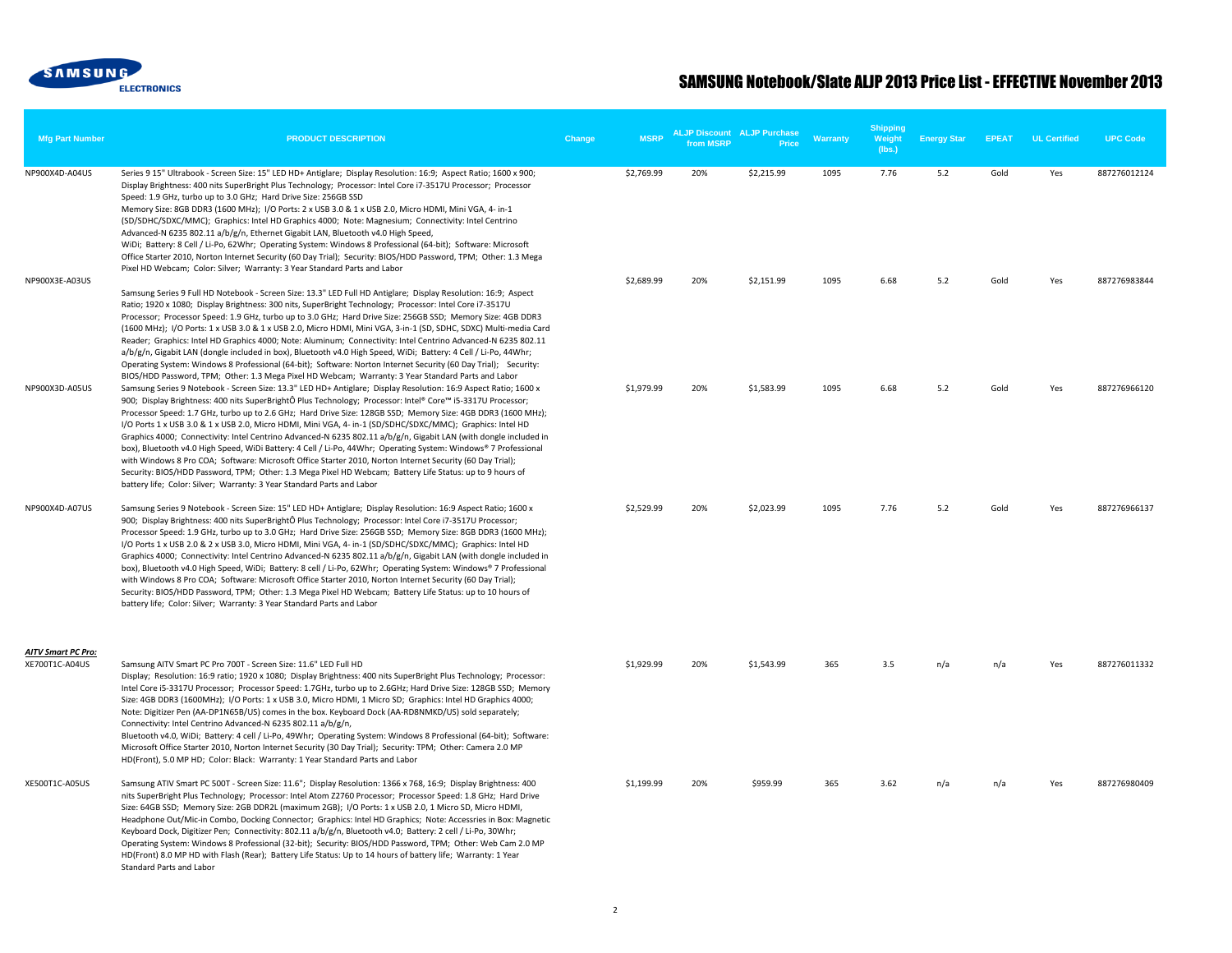

| <b>Mfg Part Number</b>                   | <b>PRODUCT DESCRIPTION</b>                                                                                                                                                                                                                                                                                                                                                                                                                                                                                                                                                                                                                                                                                                                                                                                                                                                                                                                                                                                                                                          | Change | <b>MSRP</b> | from MSRP | <b>ALJP Discount ALJP Purchase</b><br>Price | Warranty | <b>Shipping</b><br>Weight<br>(lbs.) | <b>Energy Star</b> | <b>EPEAT</b> | <b>UL Certified</b> | <b>UPC Code</b> |
|------------------------------------------|---------------------------------------------------------------------------------------------------------------------------------------------------------------------------------------------------------------------------------------------------------------------------------------------------------------------------------------------------------------------------------------------------------------------------------------------------------------------------------------------------------------------------------------------------------------------------------------------------------------------------------------------------------------------------------------------------------------------------------------------------------------------------------------------------------------------------------------------------------------------------------------------------------------------------------------------------------------------------------------------------------------------------------------------------------------------|--------|-------------|-----------|---------------------------------------------|----------|-------------------------------------|--------------------|--------------|---------------------|-----------------|
| XE700T1C-HA1US                           | Samsung ATIV Smart PC Pro 700T AT&T 4G LTE - 11.6" LED Full HD; Display Resolution: 16:9 ratio; 1920 x 1080;<br>Display Brightness: 400 nits SuperBright Plus Technology; Processor: Intel Core i5-3317U Processor; Processor<br>Speed: 1.7GHz, turbo up to 2.6GHz; Hard Drive Size: 128GB SSD; Memory Size: 4GB DDR3 (1600MHz); I/O Ports: 1<br>x USB 3.0, Micro HDMI, 1 Micro SD; Graphics: Intel HD Graphics 4000; Note: Digitizer Pen (AA-DP1N65B/US)<br>comes in the box. Keyboard Dock (AA-RD8NMKD/US) sold separately.; Connectivity: Intel Centrino Advanced-N<br>6235 802.11 a/b/g/n, Bluetooth v4.0, WiDi, AT&T 4G LTE; Battery: 4 cell / Li-Po, 49Whr; Operating System:<br>Windows 8 Professional (64-bit); Software: Norton Internet Security (60 Day Trial); Security: TPM; Other: Camera<br>2.0 MP HD(Front), 5.0 MP HD (Rear); Battery Life Status: Up to 8 hours of battery life; Warranty: 1 Year Standard<br>Parts and Labor                                                                                                                     |        | \$2,249.99  | 20%       | \$1,799.99                                  | 365      | 3.62                                | n/a                | n/a          | Yes                 | 887276983851    |
| <b>ATIV Notebooks:</b><br>NP540U4E-K03US | Samsung ATIV Book 5 - Screen Size: 14" LED HD; Display Resolution: 1366 x 768; 16:9; Display Brightness: 200 nits<br>Display; Processor: Intel Core i5-3337U Processor; Processor Speed: 1.8GHz, turbo up to 2.7 GHz; Hard Drive Size:<br>500GB with 24GB ExpressCache Technology; Memory Size: 4GB DDR3 (1600MHz); I/O Ports: 1 x USB 3.0 & 2 x USB<br>2.0, HDMI, Mini VGA, 3- in-1 (SD/SDHC/SDXC); Graphics: Intel HD Graphics 4000; Note: Touch Screen (10 point<br>multi-touch); Connectivity: 802.11 b/g/n, Bluetooth v4.0, Gigabit LAN; Battery: 4 Cell / Li-Po (57 Whr); Operating<br>System: Windows® 8 Professional (64-bit); Software: Norton Internet Security (60 Day Trial) Security TPM, Slim<br>Lock Slot, BIOS/HDD Password; Other: 720p HD Webcam; Color: Ash Black; Battery Life: Up to 9.8 hours of battery<br>life; Warranty: 1 Year Standard Parts and Labor;                                                                                                                                                                                  |        | \$1,449.99  | 20%       | \$1,159.99                                  | 365      |                                     | Gold               | 5.2          | Yes                 | 887276849010    |
| NP680Z5E-X03US                           | Samsung ATIV Book 6 - Screen Size: 15.6" LED Full HD with Touch Screen; Display Resolution: 16:9 Ratio, 1920 x<br>1080; Display Brightness: 300 nits SuperBright Technology; Processor: Intel Core i7-3635QM Processor; Processor<br>Speed: 2.4 GHz, turbo up to 3.4GHz; Hard Drive Size: 1TB HDD 5400RPM with RAMaccelerator; Memory Size: 8GB<br>DDR3 (1600MHz); I/O Ports: 2 x USB 3.0 & 2 x USB 2.0, VGA, HDMI, 3- in-1 (SD/SDHC/SDXC); Graphics: AMD<br>Radeon HD 8770M Graphics, 1GB GDDR5 Graphics Memory; Note: Touch Screen (10 Finger Sensing); Connectivity:<br>Intel Centrino Advanced-N 6235 802.11 a/b/g/n, Gigabit LAN, Bluetooth v4.0, WiDi; Battery: 4 cell/Li-lon (57Whr);<br>Operating System: Windows® 8 Professional (64-bit); Software: Norton Internet Security (60 Day Trial), SideSync;<br>Security: Kensington Lock Port, BIOS/HDD Password, TPM; Other: 720p HD Webcam, JBL Stereo Speakers, Blacklit<br>Keyboard; Battery Life Status: Up to 7.5 hours of battery life; Color: Ash Black; Warranty: 1 Year Standard Parts<br>and Labor; |        | \$1,849.00  | 20%       | \$1,479.20                                  | 365      | 8.09                                | Gold               | 5.2          | Yes                 | 887276849027    |
| NP740U3E-K02US                           | Samsung Samsung ATIV Book 7 - Screen Size: 13.3" LED FHD Touch Screen; Display Resolution: 1920 x 1080; 16:9<br>Ratio; Display Brightness: 350 nits; Processor: Intel® Core™ i5-3337U Processor; Processor Speed: 1.8 GHz (up to<br>2.7 Ghz); Hard Drive Size: 128GB SSD; Memory Size: 4GB DDR3; I/O Ports 2 x USB 2.0 + 1 x USB 3.0, Mini VGA,<br>HDMI, 3- in-1 (SD/SDHC/SDXC); Graphics: Intel® HD Graphics 4000; Connectivity: Intel Centrino Advanced-N 6235<br>802.11 a/b/g/n, Gigabit LAN, Bluetooth 4.0, WiDi; Battery: 4 cell /Li-Po, 57 WHr; Operating System: Windows® 8<br>Pro (64-bit); Software: Samsung SideSync; Security: Slim Lock Slot, TPM; Other: 720p HD Webcam; Battery Life:<br>Status Up to 9.5 hours; Color: Ash Black; Warranty: 1 Year Standard Parts and Labor                                                                                                                                                                                                                                                                          |        | \$1,579.99  | 20%       | \$1,263.99                                  | 365      | 4.5                                 | Gold               | 5.2          | Yes                 | 887276965970    |
| NP905S3G-K02US                           | Samsung ATIV Book 9 Lite - Processor: 4GB, 128GB SSD, Touch Screen; Screen Size: 13.3 <sup>2</sup> LED HD Touch Screen;<br>Display Resolution: 1366 x 768; 16:9 Ratio; Display Brightness: 250 nits; Processor: Quad-Core Processor; Processor<br>Speed: up to 1.4 GHz; Hard Drive Size: 128GB SSD; Memory Size 4GB DDR3; I/O Ports 1 x USB 2.0 + 1 x USB 3.0,<br>Micro HDMI, 3- in-1 (SD/SDHC/SDXC); Graphics: AMD Radeon™ Graphics HD8250; Note Accessories in Box:<br>Ethernet Dongle; Connectivity: Atheros MD355 802.11 b/g/n, Bluetooth 4.0, Gigabit; LAN (with dongle included in<br>box); Battery: 2 cell /Li-Po, 30 WHr; Operating System: Windows® 8 Pro (64-bit); Software: Samsung SideSync;<br>Security: Slim Lock Slot, TPM; Other: 720p HD Webcam; Battery Life Status: up to 8.5 Hours of Battery Life; Color:<br>Ash Black; Warranty: 1 Year Standard Parts and Labor;                                                                                                                                                                             |        | \$1,159.99  | 20%       | \$927.99                                    | 365      | 3.4                                 | Gold               | 5.2          | Yes                 | 887276852232    |
| NP940X3G-K02US                           | Samsung ATIV Book 9 Plus - Screen Size: 13.3" LED QHD+ Touch Screen; Display Resolution: 3200 x 1800; 16:9<br>Ratio; Processor: Intel® Core™ i5-4200U Processor; Processor Speed: 1.6 GHz (Up to 2.6 GHz); Hard Drive: Size<br>128GB SSD; Memory Size: 4GB DDR3; I/O Ports 1 x USB 2.0 + 1 x USB 3.0, Micro HDMI, 3- in-1 (SD/SDHC/SDXC);<br>Graphics: Intel® HD Graphics 4400; Connectivity: Intel® Wireless-N 7260 802.11 a/b/g/n, Bluetooth 4.0, WiDi,<br>Gigabit LAN (with dongle included in box); Battery: 4 cell /Li-Po, 55.5 WHr; Operating System: Windows® 8 Pro (64-<br>bit); Security: TPM, Slim Lock Slot; Other: 720p HD Webcam; Battery Life: Status up to 12 hours of battery life;<br>Color: Ash Black; Warranty: 3 Year Standard Parts and Labor                                                                                                                                                                                                                                                                                                  |        | \$2,329.99  | 20%       | \$1,863.99                                  | 1095     | 2.9                                 | Gold               | 5.2          | Yes                 | 887276853680    |

*Series 7 Slate:*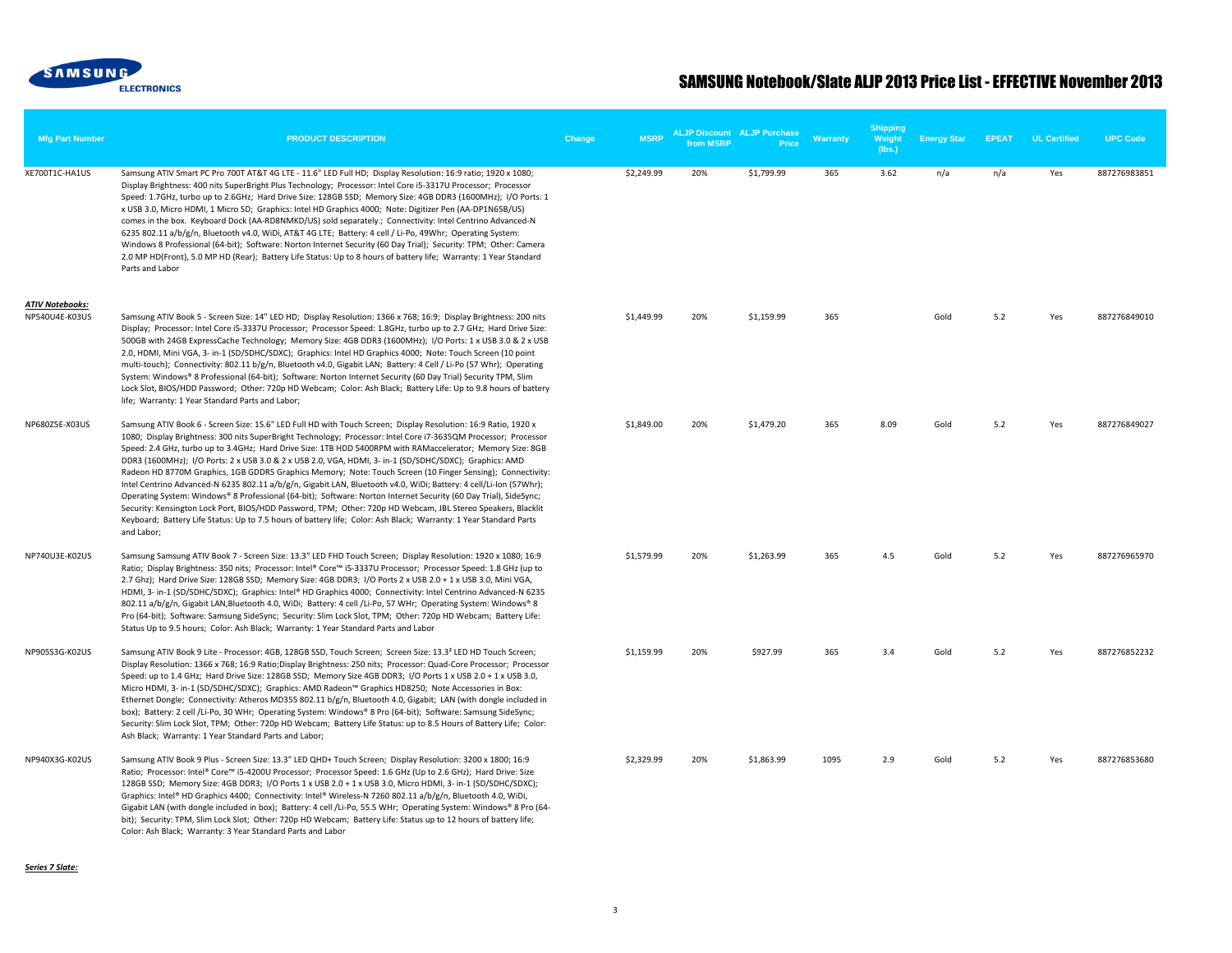

| <b>Mfg Part Number</b>             | <b>PRODUCT DESCRIPTION</b>                                                                                                                                                                                                                                                                                                                                                                                                                                                                                                                                                                                                                                                                                                                                                                                                                                                                                                                                                                                                                                                                                                                                                                                                                                                                                                                                                                                             | Change | <b>MSRP</b> | from MSRP | <b>ALJP Discount ALJP Purchase</b><br>Price | Warranty | <b>Shipping</b><br>Weight<br>(lbs.) | <b>Energy Star</b> | <b>EPEAT</b> | <b>UL Certified</b> | <b>UPC Code</b> |
|------------------------------------|------------------------------------------------------------------------------------------------------------------------------------------------------------------------------------------------------------------------------------------------------------------------------------------------------------------------------------------------------------------------------------------------------------------------------------------------------------------------------------------------------------------------------------------------------------------------------------------------------------------------------------------------------------------------------------------------------------------------------------------------------------------------------------------------------------------------------------------------------------------------------------------------------------------------------------------------------------------------------------------------------------------------------------------------------------------------------------------------------------------------------------------------------------------------------------------------------------------------------------------------------------------------------------------------------------------------------------------------------------------------------------------------------------------------|--------|-------------|-----------|---------------------------------------------|----------|-------------------------------------|--------------------|--------------|---------------------|-----------------|
| XE700T1A-A05US                     | Samsung Series 7 Slate PC - Screen Size: 11.6 SuperBright Plus Display; Resolution: 1366 x 768 HD LED Backlit Anti-<br>glare SuperBright Plus; Brightness: 400 nit; Processor: Powered by Intel Core i-5 2467M Processor, 1.60 GHz, 3 MB<br>Level 3 Cache (Turbo up to 2.3GHz); Hard Drive: 64GB SSD (mSATA); Memory: 4GB DDR3; I/O Ports: 1xUSB 2.0,<br>(Headphone/MIC Combo), Internal Mic, Micro SD memory Card Slot, Micro HDMI, docking connector; Graphics:<br>Intel HD Graphics 3000; Connectivity: Intel 802.11 a/b/g/n, Bluetooth 3.0 High Speed; Battery: 4 Cell Lithium<br>Polymer, 5400mAh, 41Whr; OS: Windows 7 Professional (64-bit); Security: TPM, BIOS password and HDD<br>password protection; Other: 2.0MP(Front) + 3.0MP(Rear) HD webcam, 3W Stereo Speakers (1.5W x 2); Warranty:<br>1 Year Standard Parts and Labor                                                                                                                                                                                                                                                                                                                                                                                                                                                                                                                                                                              |        | \$1,199.99  | 2%        | \$1,175.99                                  | 365      | 3.79                                | n/a                | n/a          | Yes                 | 036725734357    |
| XE700T1A-A06US                     | Samsung Series 7 Slate PC - Screen Size: 11.6 SuperBright Plus Display; Resolution: 1366 x 768 HD LED Backlit Anti-<br>glare SuperBright Plus; Brightness: 400 nit; Processor: Powered by Intel Core i5 - 2467M, 1.60 GHz, 3 MB Level 3<br>Cache; Hard Drive: 128GB SSD (mSATA); Memory: 4GB DDR3; I/O Ports: 1xUSB 2.0, Headphone out, Mic-in,<br>Internal Mic, Micro SD memory Card Slot, Micro HDMI, docking connector; Graphics: Intel HD Graphics 3000;<br>Note: Stylus included in the box; Connectivity: Intel 802.11 a/b/g/n, Bluetooth 3.0 High Speed Battery: 4-Cell<br>Lithium-Polymer, 5400mAh, 41Whr; Operating System: Genuine Windows 7 Professional Image- 64 Bit; Security:<br>BIOS password and HDD password protection, TPM; Other: 2.0MP(Front), 3.0MP(Rear) HD webcam, 3W Stereo<br>Speakers (1.5W x 2), headphone/mic combo; Warranty: 1 year parts and labor                                                                                                                                                                                                                                                                                                                                                                                                                                                                                                                                    |        | \$1,399.99  | 2%        | \$1,371.99                                  | 365      | 3.79                                | n/a                | n/a          | Yes                 | 036725735194    |
| XE700T1A-H01US                     | Samsung Series 7 Slate PC - Screen Size: 11.6 SuperBright Plus Display; Resolution: 1366 x 768 HD LED Backlit Anti-<br>glare; Brightness: SuperBright Plus 400 nit; Processor: Powered by Intel Core i5 - 2467M Processor (turbo up to 2.3<br>GHZ), 1.60 GHz, 3 MB Level 3 Cache; Hard Drive Size: 128GB SSD (mSATA); Memory: 4GB DDR3; I/O Ports: 1xUSB<br>2.0, Headphone out, Mic-in, Internal Mic, Micro SD memory Card Slot, Micro HDMI, docking connector; Graphics:<br>Intel HD Graphics 3000; Note: Stylus included in the box; Connectivity: Intel 802.11 a/b/g/n, Bluetooth 3.0 High<br>Speed, AT&T 3G, Intel; Battery: 4-Cell Lithium-Polymer, 5400mAh, 41Whr; Operating System: Genuine Windows 7<br>Professional Image- 64 Bit; Security: BIOS password and HDD password protection, TPM; Other: 2.0MP(Front),<br>3.0MP(Rear) HD webcam, 3W Stereo Speakers (1.5W x 2), headphone/mic combo; Warranty: 1 Year Standard Parts<br>and Labor                                                                                                                                                                                                                                                                                                                                                                                                                                                                  |        | \$1,499.99  | 2%        | \$1,469.99                                  | 365      | 3.79                                | n/a                | n/a          | Yes                 | 036725700772    |
| XE700T1A-A09US                     | Samsung Series 7 Slate PC (TAA Compliant): Screen Size: 11.6" SuperBright Plus Display; Display Brightness: 400 nit;<br>Powered by Intel Core i5-2537M Processor (Turbo up to 2.3GHz); Processor Speed: 1.40 GHz, 3 MB Level 3 Cache;<br>Hard Drive Size: 128GB SSD (mSATA); Memory Size: 4GB DDR3; I/O Ports: 1xUSB 2.0, (Headphone/MIC Combo),<br>Internal Mic, Micro SD memory Card Slot, Micro HDMI, docking connector; Graphics: Intel HD Graphics 3000;<br>Connectivity: Intel 802.11 a/b/g/n, Bluetooth 3.0 High Speed; Battery: 4 Cell Lithium Polymer, 5400mAh, 40Whr;<br>Operating System: Genuine Windows 7O Professional - 64 Bit; Battery Life Status: Up to 7.2 hours of battery life;<br>Warranty: 3 year standard parts and labor                                                                                                                                                                                                                                                                                                                                                                                                                                                                                                                                                                                                                                                                      |        | \$1,850.00  | 2%        | \$1,813.00                                  | 1095     | 3.79                                | n/a                | n/a          | Yes                 | 036725737228    |
| <u>Series 6:</u><br>NP600B4C-A01US | Samsung Series 6 Notebook: Screen Size: 14.0" LED HD Display; Display Resolution: 1366x768 High Definition<br>Display; Display Brightness: 300 nit SuperBright Display; Processor: Intel Core i5-3320M with vPro Technology;<br>Processor Speed: 2.60Ghz, turbo up to 3.3GHz; Hard Drive Size: 500GB 7200 RPM SATA; Memory Size: 4GB DDR3<br>expandable to 8GB, 2-slot SODIMM; I/O Ports: 2 x USB 2.0 & 2 x USB 3.0, eSATA, VGA, HDMI,<br>Headphone out, Microphone in, 7-in-1 (MS, MS Pro, SD, SDHC, MMC, MMC plus, xD), RJ45, Express Card (34mm),<br>Docking station connector; Graphics: Intel HD Graphics 3000; Optical Disk Drive: DVD/RW Super multi Dual layer;<br>Note: Free-Fall-Sensor. Spill-Resistant Keyboard.<br>Trackpoint and Touchpad; Connectivity: IntelO Centrino Advanced-N 6235 802.11 a/b/g/n, Bluetooth v4.0,<br>10/100/1000 Mbps Gigabit LAN; Battery: 6-Cell 66 Whr Lithium Ion; Operating System: Genuine Windows 7<br>Professional-64bit; Software: Microsoft Office Starter Norton Internet Security (60 Day Trial); Security: Kensington<br>Lock, Bios Password, TPM. Fingerprint Reader; Other: 1.3MP HD Webcam, Magnesium Alloy Construction, Spill-<br>Resistant Keyboard, Trackpoint & Touchpad with dedicated numeric keyboard, 3W Stereo speaker (1.5wx2) SRS<br>Premium Sound; Battery Life Status: Up to 7 hours of battery life; Color: Black; Warranty: 3 year standard parts |        | \$1,524.99  | 20%       | \$1,219.99                                  | 1095     | $\overline{7}$                      | 5.2                | Gold         | Yes                 | 887276011356    |
| Series 5 Ultrabook:                |                                                                                                                                                                                                                                                                                                                                                                                                                                                                                                                                                                                                                                                                                                                                                                                                                                                                                                                                                                                                                                                                                                                                                                                                                                                                                                                                                                                                                        |        |             |           |                                             |          |                                     |                    |              |                     |                 |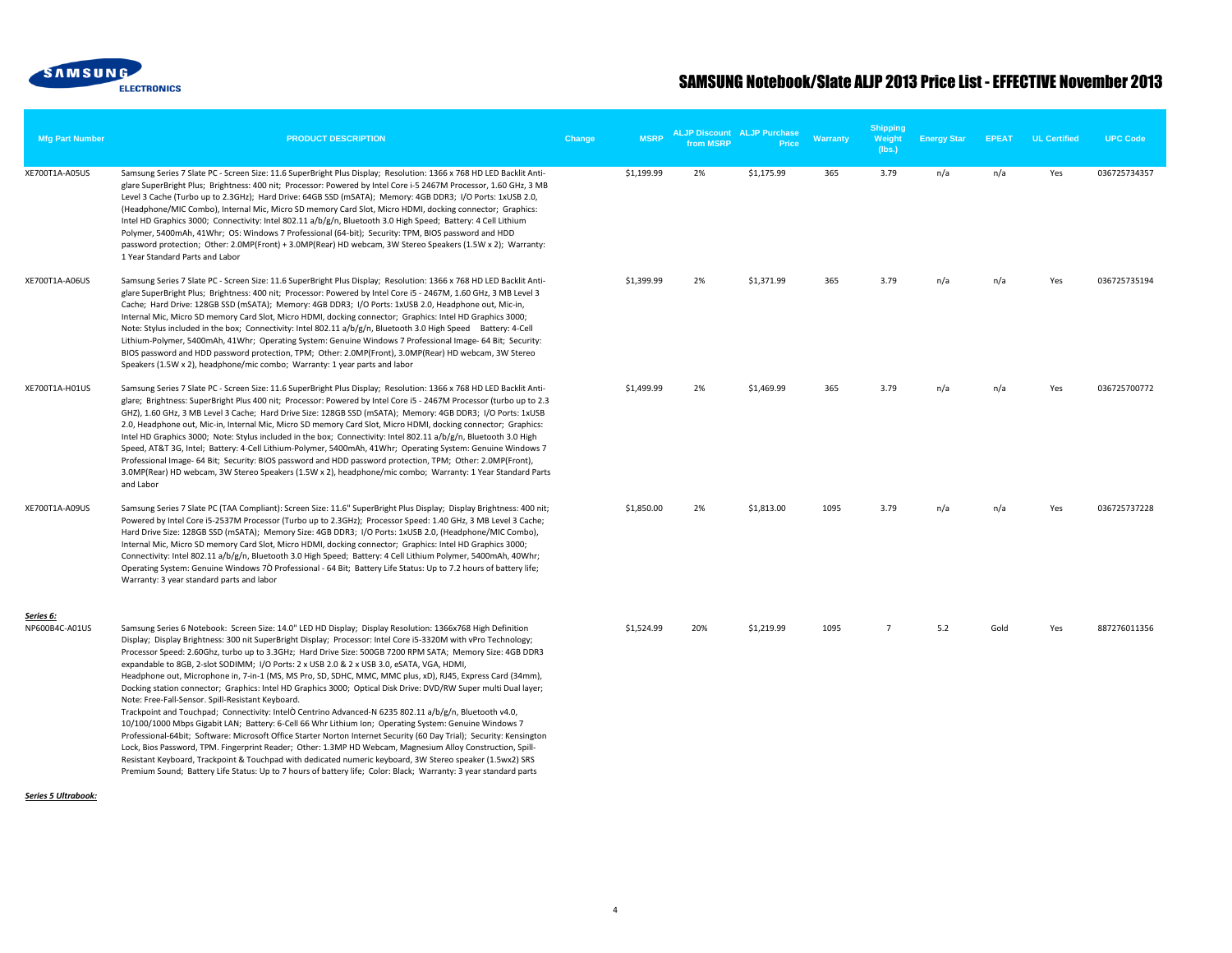

| <b>Mfg Part Number</b>          | <b>PRODUCT DESCRIPTION</b>                                                                                                                                                                                                                                                                                                                                                                                                                                                                                                                                                                                                                                                                                                                                                                                                                                                                                                                         | Change | <b>MSRP</b>        | <b>ALJP Discount ALJP Purchase</b><br>from MSRP | Price              | <b>Warranty</b> | <b>Shipping</b><br>Weight<br>(lbs.) | <b>Energy Star</b> | <b>EPEAT</b> | <b>UL Certified</b> | <b>UPC Code</b>               |
|---------------------------------|----------------------------------------------------------------------------------------------------------------------------------------------------------------------------------------------------------------------------------------------------------------------------------------------------------------------------------------------------------------------------------------------------------------------------------------------------------------------------------------------------------------------------------------------------------------------------------------------------------------------------------------------------------------------------------------------------------------------------------------------------------------------------------------------------------------------------------------------------------------------------------------------------------------------------------------------------|--------|--------------------|-------------------------------------------------|--------------------|-----------------|-------------------------------------|--------------------|--------------|---------------------|-------------------------------|
| NP540U3C-A01US                  | Samsung Series 5 14" Ultrabook Touch - Screen Size: 13.3 <sup>2</sup> LED HD Matte; Display Resolution: 1366 x 768; Display<br>Brightness: 300 nits SuperBright Technology; Processor: Intel Core i5-3317U Processor; Processor Speed: 1.7GHz,<br>turbo up to 2.6 GHz; Hard Drive Size: 128GB SSD; Memory Size: 8GB DDR3 (1600MHz); I/O Ports: 1 x USB 3.0 & 2 x<br>USB 2.0, HDMI, Mini VGA, 3- in-1 (SD/SDHC/SDXC); Graphics: Intel HD Graphics 4000; Note: Touch Screen(10<br>Finger Sensing); Connectivity: Intel Centrino Advanced-N 6235 802.11 a/b/g/n, Bluetooth v4.0 High Speed, Gigabit<br>LAN, WiDi; Battery: 4 Cell / Li-Po with 6890mAh; Operating System: Windows 8 Professional; Software: Microsoft<br>Office Starter 2010, Norton Internet Security (60 Day Trial); Security: TPM; Other: 1.3 megapixel HD Webcam<br>Dimensions: 12.4" x 8.62" x 0.65"; Weight: 3.73 lbs; Color: Silver; Warranty: 3 Year Standard Parts and Labor |        | \$1,799.99         | 20%                                             | \$1,439.99         | 1095            | 5.67                                | 5.2                | Gold         | Yes                 | 887276012087                  |
| Series 3:<br>NP300E4E-A01US     | Samsung Series 3 Notebook - Screen Size: 15.6" HD LED; Display Resolution: 1366 x 768, 6:9 Ratio; Processor: Intel<br>Core i5-3230M Processor; Processor Speed: 2.60 GHz (up to 3.2 GHz); Hard Drive: 750GB with 5400RPM;<br>Memory: 8GB (4GB x 2) DDR3; I/O Ports: 3 x USB 2.0, VGA, HDMI, 3-in-1 (SD/SDHC/SDXC); Graphics: Intellreg HD<br>Graphics; Optical Disk Drive: DVD +/-RW Super Multi Dual Layer (S-ATA); Connectivity: 802.11 b/g/n, Bluetooth<br>v4.0; Battery :6 Cell, 48 Wh; Operating System Windows: 8 Professional (64-bit): Warranty: 2 Year Standard Parts<br>and Labor                                                                                                                                                                                                                                                                                                                                                        |        | \$989.99           | 20%                                             | \$791.99           | 730             | 4.41                                | 5.2                | Gold         | Yes                 | 887276983820                  |
| Accessories:<br>AA-DPONE2B/US   | Series 7 Slate Digitizer Pen; Draw, Erase, and Mouse Functions                                                                                                                                                                                                                                                                                                                                                                                                                                                                                                                                                                                                                                                                                                                                                                                                                                                                                     |        | \$39.00            | 10%                                             | \$35.10            | 365             | 0.1                                 |                    | n/a          |                     | 036725700642                  |
| AA-AE0NAMB/US                   | Series 9 LAN Dongle                                                                                                                                                                                                                                                                                                                                                                                                                                                                                                                                                                                                                                                                                                                                                                                                                                                                                                                                |        | \$39.00            | 10%                                             | \$35.10            | 365             | 0.6                                 | n/a<br>n/a         | n/a          | n/a<br>n/a          | 036725727496                  |
| AA-AV0N12B/US                   | Samsung Port to VGA adapter for Chromebook                                                                                                                                                                                                                                                                                                                                                                                                                                                                                                                                                                                                                                                                                                                                                                                                                                                                                                         |        | \$29.00            | 10%                                             | \$26.10            | 365             | 0.037                               | n/a                | n/a          | n/a                 | 36725700307                   |
| AA-AV1N12B/US                   | Chronos Series 7 VGA Dongle                                                                                                                                                                                                                                                                                                                                                                                                                                                                                                                                                                                                                                                                                                                                                                                                                                                                                                                        |        | \$29.00            | 10%                                             | \$26.10            | 365             | 0.037                               | n/a                | n/a          | n/a                 | 36725700291                   |
| AA-BA1NB5B/US                   | Samsung, 15.6", BLACK NotebookBRIEFCASE                                                                                                                                                                                                                                                                                                                                                                                                                                                                                                                                                                                                                                                                                                                                                                                                                                                                                                            |        | \$42.00            | 10%                                             | \$37.80            | 90              | 2.46                                | n/a                | n/a          | n/a                 | 036725727649                  |
| AA-RD4NDOC/US                   | Samsung Port Replicator (Series 4 & 6)                                                                                                                                                                                                                                                                                                                                                                                                                                                                                                                                                                                                                                                                                                                                                                                                                                                                                                             |        | \$179.00           | 10%                                             | \$161.10           | 365             | 1.2                                 | n/a                | n/a          | n/a                 | 036725727519                  |
| AA-SK2NWBB/US                   | Samsung Series 7 BLUETOOTH Keyboard                                                                                                                                                                                                                                                                                                                                                                                                                                                                                                                                                                                                                                                                                                                                                                                                                                                                                                                |        | \$79.00            | 10%                                             | \$71.10            | 365             | 0.6                                 | n/a                | n/a          | n/a                 | 036725729889                  |
| AA-SM2PWPB/US                   | Samsung Wireless 2.4 GHz Optical Mouse                                                                                                                                                                                                                                                                                                                                                                                                                                                                                                                                                                                                                                                                                                                                                                                                                                                                                                             |        | \$29.00            | 10%                                             | \$26.10            | 365             | 0.14                                | n/a                | n/a          | n/a                 | 036725726758                  |
| AA-BA2NP1B/US                   | Soft Sleeve for Series 7 Slate PC                                                                                                                                                                                                                                                                                                                                                                                                                                                                                                                                                                                                                                                                                                                                                                                                                                                                                                                  |        | \$46.00            | 10%                                             | \$41.40            | 90              | 0.47                                | n/a                | n/a          | n/a                 | 36725728844                   |
| AA-BS2N11B/US                   | Samsung 11.6 Inch, Black Stand Case for Nike Tab                                                                                                                                                                                                                                                                                                                                                                                                                                                                                                                                                                                                                                                                                                                                                                                                                                                                                                   |        | \$59.00            | 10%                                             | \$53.10            | 90              | 0.75                                | n/a                | n/a          | n/a                 | 036725700529                  |
| AA-PA3NS40/US                   | SLIM ADAPTER, FREE VOLTAGE 100-240V, 40W                                                                                                                                                                                                                                                                                                                                                                                                                                                                                                                                                                                                                                                                                                                                                                                                                                                                                                           |        | \$69.00            | 10%                                             | \$62.10            | 365             | 0.69                                | n/a                | n/a          | n/a                 | 036725727939                  |
| AA-RD5NDOC/US                   | Samsung Slate PC Dock                                                                                                                                                                                                                                                                                                                                                                                                                                                                                                                                                                                                                                                                                                                                                                                                                                                                                                                              |        | \$99.00            | 10%                                             | \$89.10            | 365             | 0.5                                 | n/a                | n/a          | n/a                 | 036725729902                  |
| AA-BS01BUS/SEA<br>AA-AE2N12B/US | Series 7 Slate Grip Assist Case<br>Series 9 LAN Ethernet Dongle \$ 31.20 \$ 39.00 \$ 39.00                                                                                                                                                                                                                                                                                                                                                                                                                                                                                                                                                                                                                                                                                                                                                                                                                                                         |        | \$79.99<br>\$39.00 | 10%<br>10%                                      | \$71.99<br>\$35.10 | 90<br>365       | 0.95<br>0.15                        | n/a<br>n/a         | n/a<br>n/a   | n/a<br>n/a          | 887276003849<br>036725700741  |
| AA-AV2N12B/US                   | Black VGA Dongle - (Series 9, Series 7 Notebook, Series 5 Ultrabook)                                                                                                                                                                                                                                                                                                                                                                                                                                                                                                                                                                                                                                                                                                                                                                                                                                                                               |        | \$39.00            | 10%                                             | \$35.10            | 365             | 0.26                                | n/a                | n/a          | n/a                 | 036725700734                  |
| AA-BS3N11N/US                   | 11.6" Series 7 Slate Tan Synthetic Leather Sleeve                                                                                                                                                                                                                                                                                                                                                                                                                                                                                                                                                                                                                                                                                                                                                                                                                                                                                                  |        | \$29.00            | 10%                                             | \$26.10            | 90              | 0.94                                | n/a                | n/a          | n/a                 | 036725700574                  |
| AA-BS3N13B/US                   | 13" Series 9 Synthetic Black Leather Sleeve                                                                                                                                                                                                                                                                                                                                                                                                                                                                                                                                                                                                                                                                                                                                                                                                                                                                                                        |        | \$39.00            | 10%                                             | \$35.10            | 90              | 0.94                                | n/a                | n/a          | n/a                 | 036725700819                  |
| AA-BS3N14B/US                   | 14" Series 9 Synthetic Black Leather Sleeve                                                                                                                                                                                                                                                                                                                                                                                                                                                                                                                                                                                                                                                                                                                                                                                                                                                                                                        |        | \$49.00            | 10%                                             | \$44.10            | 90              | 1.1                                 | n/a                | n/a          | n/a                 | 036725700802                  |
| AA-ES3P95M/US                   | Series 9 Ultra Slim Optical Disk Drive (ODD)                                                                                                                                                                                                                                                                                                                                                                                                                                                                                                                                                                                                                                                                                                                                                                                                                                                                                                       |        | \$79.00            | 10%                                             | \$71.10            | 365             | 0.66                                | n/a                | n/a          | n/a                 | 036725700796                  |
| AA-SM0P25B/US                   | Wireless 2.4 GHz Optical Mouse                                                                                                                                                                                                                                                                                                                                                                                                                                                                                                                                                                                                                                                                                                                                                                                                                                                                                                                     |        | \$39.00            | 10%                                             | \$35.10            | 365             | 0.15                                | n/a                | n/a          | n/a                 | 036725725799                  |
| AA-PA3NC90/US                   | 90W Combo (Power/Auto/Air) Adapter, 5.5pi, 3pi mini adapter plug                                                                                                                                                                                                                                                                                                                                                                                                                                                                                                                                                                                                                                                                                                                                                                                                                                                                                   |        | \$129.00           | 10%                                             | \$116.10           | 365             | $1.5\,$                             | n/a                | n/a          | n/a                 | 032625723511                  |
| AA-PA3NS90/US                   | Slim Power 90W Adapter, Free voltage 100-240V, 5.5pi, 3pi mini adapter plug                                                                                                                                                                                                                                                                                                                                                                                                                                                                                                                                                                                                                                                                                                                                                                                                                                                                        |        | \$99.00            | 10%                                             | \$89.10            | 365<br>365      | 0.2                                 | n/a                | n/a          | n/a                 | 036725727946                  |
| AA-PAGENDR/CKD<br>AA-PB9NC6W/US | Samsung Power Adapter Tip<br>Series 3 (Petronas/Scala3) 6 cell Battery                                                                                                                                                                                                                                                                                                                                                                                                                                                                                                                                                                                                                                                                                                                                                                                                                                                                             |        | \$9.99<br>\$129.00 | 10%<br>10%                                      | \$8.99<br>\$116.10 | 365             | 0.1<br>1                            | n/a<br>n/a         | n/a<br>n/a   | n/a<br>n/a          | 8806085041431<br>036725722293 |
| AA-AV2N12B/US                   | Mirco VGA to VGA adapter used for Series 9 (NP900X3B & NP900X3C, NP900X4B, NP900X4C), Series 7 Notebook                                                                                                                                                                                                                                                                                                                                                                                                                                                                                                                                                                                                                                                                                                                                                                                                                                            |        | \$39.00            | 10%                                             | \$35.10            | 365             | 0.2                                 | n/a                | n/a          | n/a                 | 036725700734                  |
|                                 | and Series 5 Ultrabook                                                                                                                                                                                                                                                                                                                                                                                                                                                                                                                                                                                                                                                                                                                                                                                                                                                                                                                             |        |                    |                                                 |                    |                 |                                     |                    |              |                     |                               |
| AA-SM3PWPS/US                   | Wireless Mouse, Wireless USB Type 2.4G, Optical, Metalic Silver                                                                                                                                                                                                                                                                                                                                                                                                                                                                                                                                                                                                                                                                                                                                                                                                                                                                                    |        | \$39.99            | 10%                                             | \$35.99            | 365             | 0.15                                | n/a                | n/a          | n/a                 | 036725728080                  |
| AA-SK4PCUB/US                   | Wired USB Chrome Keyboard, for Chorm OS                                                                                                                                                                                                                                                                                                                                                                                                                                                                                                                                                                                                                                                                                                                                                                                                                                                                                                            |        | \$29.00            | 10%                                             | \$26.10            | 365             | 0.5                                 | n/a                | n/a          | n/a                 | 036725700710                  |
| AA-AH2NMHB/US                   | UHDMI TO VGA ADAPTER (XE500T1C, XE700T1A, XE700T1C)                                                                                                                                                                                                                                                                                                                                                                                                                                                                                                                                                                                                                                                                                                                                                                                                                                                                                                |        | \$39.99            | 10%                                             | \$35.99            | 365             | 0.15                                | n/a                | n/a          | n/a                 | 887276010632                  |
| AA-BP2NM5B/US                   | Samsung Black Back-pack (up to 15.6")                                                                                                                                                                                                                                                                                                                                                                                                                                                                                                                                                                                                                                                                                                                                                                                                                                                                                                              |        | \$35.99            | 10%<br>10%                                      | \$32.39            | 90<br>90        | 1.5<br>0.7                          | n/a                | n/a          | n/a                 | 887276013213                  |
| AA-BRON11B/US<br>AA-BR1N11B/US  | Samsung ATIV Smart PC Pro Hand Strap Case<br>Samsung ATIV Smart PC Hand Strap Case                                                                                                                                                                                                                                                                                                                                                                                                                                                                                                                                                                                                                                                                                                                                                                                                                                                                 |        | \$49.99<br>\$49.99 | 10%                                             | \$44.99<br>\$44.99 | 90              | 0.7                                 | n/a<br>n/a         | n/a<br>n/a   | n/a<br>n/a          | 887276010625<br>887276010618  |
| AA-BS4N13N/US                   | Samsung Series 5 13" Ultrabook Synthetic Leather Pouch (Brown)                                                                                                                                                                                                                                                                                                                                                                                                                                                                                                                                                                                                                                                                                                                                                                                                                                                                                     |        | \$39.99            | 10%                                             | \$35.99            | 90              | 0.5                                 | n/a                | n/a          | n/a                 | 036725700918                  |
| AA-BS4N13P/US                   | Series 5 Ultrabook 13 Synthetic Leather Pouch (Pink)                                                                                                                                                                                                                                                                                                                                                                                                                                                                                                                                                                                                                                                                                                                                                                                                                                                                                               |        | \$39.99            | 10%                                             | \$35.99            | 90              | 0.5                                 | n/a                | n/a          | n/a                 | 036725700901                  |
| AA-BS5N11B/US                   | 11.6" Black Synethetic Leather Pouch (XE500T1C, XE700T1A & XE700T1C)                                                                                                                                                                                                                                                                                                                                                                                                                                                                                                                                                                                                                                                                                                                                                                                                                                                                               |        | \$39.99            | 10%                                             | \$35.99            | 90              | 1                                   | n/a                | n/a          | n/a                 | 887276010182                  |
| AA-BS5N11W/US                   | 11.6" White Synthetic Leather Pouch (XE500T1C, XE700T1A & XE700T1C)                                                                                                                                                                                                                                                                                                                                                                                                                                                                                                                                                                                                                                                                                                                                                                                                                                                                                |        | \$39.99            | 10%                                             | \$35.99            | 90              | $\overline{1}$                      | n/a                | n/a          | n/a                 | 887276010175                  |
| AA-DP1N65B/US                   | DIGITIZER PEN (XE700T1C Replacement)                                                                                                                                                                                                                                                                                                                                                                                                                                                                                                                                                                                                                                                                                                                                                                                                                                                                                                               |        | \$24.99            | 10%                                             | \$22.49            | 90              | 0.1                                 | n/a                | n/a          | n/a                 | 887276011455                  |
| AA-DP2N65L/US                   | Samsung ATIV Smart PC Digitizer Pen (Blue)                                                                                                                                                                                                                                                                                                                                                                                                                                                                                                                                                                                                                                                                                                                                                                                                                                                                                                         |        | \$24.99            | 10%                                             | \$22.49            | 90              | 0.1                                 | n/a                | n/a          | n/a                 | 887276011462                  |
| AA-DP2N65W/US                   | Samsung ATIV Smart PC Digitizer Pen (White)                                                                                                                                                                                                                                                                                                                                                                                                                                                                                                                                                                                                                                                                                                                                                                                                                                                                                                        |        | \$24.99            | 10%                                             | \$22.49            | 90              | 0.1                                 | n/a                | n/a          | n/a                 | 887276011448                  |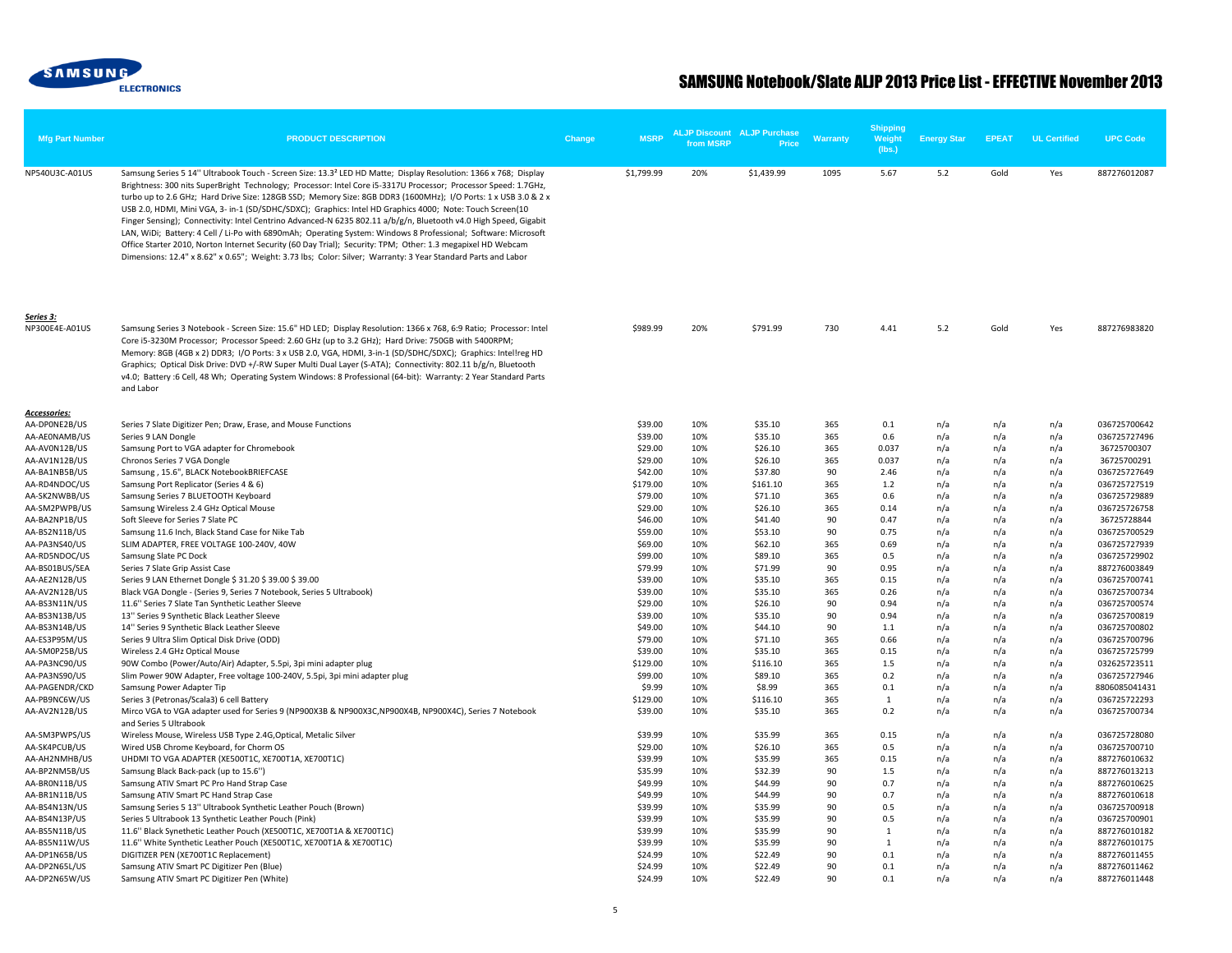

| <b>Mfg Part Number</b>                       | <b>PRODUCT DESCRIPTION</b>                                                                                                                                                                                                                                                                                     | Change | <b>MSRP</b>        | from MSRP  | <b>ALJP Discount ALJP Purchase</b><br>Price | Warranty   | <b>Shipping</b><br>Weight<br>(lbs.) | <b>Energy Star</b> | <b>EPEAT</b> | <b>UL Certified</b> | <b>UPC Code</b>              |
|----------------------------------------------|----------------------------------------------------------------------------------------------------------------------------------------------------------------------------------------------------------------------------------------------------------------------------------------------------------------|--------|--------------------|------------|---------------------------------------------|------------|-------------------------------------|--------------------|--------------|---------------------|------------------------------|
| AA-PA3N40W/US                                | Standard Power Adapter for XE500T1C and XE700T1C models                                                                                                                                                                                                                                                        |        | \$49.99            | 10%        | \$44.99                                     | 365        | 0.5                                 | n/a                | n/a          | n/a                 | 887276010021                 |
| AA-RD7NMKD/US                                | Samsung ATIV Smart PC Keyboard Dock                                                                                                                                                                                                                                                                            |        | \$129.99           | 10%        | \$116.99                                    | 365        | 1.7                                 | n/a                | n/a          | n/a                 | 887276011479                 |
| AA-RD7NSDO/US                                | ATIV Smart PC Stand Dock (XE500T1C and XE700T1C)                                                                                                                                                                                                                                                               |        | \$69.99            | 10%        | \$62.99                                     | 365        | 0.6                                 | n/a                | n/a          | n/a                 | 887276010007                 |
| AA-RD8NMKD/US                                | Samsung ATIV Smart PC Pro Keyboard Dock                                                                                                                                                                                                                                                                        |        | \$149.99           | 10%        | \$134.99                                    | 365        | 1.6                                 | n/a                | n/a          | n/a                 | 887276011486                 |
| AA-SM7PWBB/US                                | Samsung Bluetooth Wireless Mouse (Black)                                                                                                                                                                                                                                                                       |        | \$39.99            | 10%        | \$35.99                                     | 365        | 0.2                                 | n/a                | n/a          | n/a                 | 887276010601                 |
| AA-SM7PWRB/US                                | Samsung USB Wireless Mouse (Black)                                                                                                                                                                                                                                                                             |        | \$29.99            | 10%        | \$26.99                                     | 365        | 0.2                                 | n/a                | n/a          | n/a                 | 887276011417                 |
| AA-SM7PWRP/US                                | Samsung USB Wireless Mouse (Pink)                                                                                                                                                                                                                                                                              |        | \$29.99            | 10%        | \$26.99                                     | 365        | 0.2                                 | n/a                | n/a          | n/a                 | 887276011431                 |
| AA-SPONW11/US                                | Samsung Screen Protector (CLEAR)                                                                                                                                                                                                                                                                               |        | \$19.99            | 10%        | \$17.99                                     | 90         | 0.2                                 | n/a                | n/a          | n/a                 | 887276010656                 |
| AA-SP1NW11/US                                | Samsung Screen Protector (Anti-Glare)                                                                                                                                                                                                                                                                          |        | \$19.99            | 10%        | \$17.99                                     | 90         | 0.2                                 | n/a                | n/a          | n/a                 | 887276010649                 |
| AA-BKONWBG/US<br>AA-BS5NBCG/US               | Samsung ATIV Smart PC Book Cover Keyboard<br>Samsung ATIV Tab 5 Smart PC 11.6" Book Cover Case - Gray                                                                                                                                                                                                          |        | \$99.99<br>\$59.99 | 10%<br>10% | \$89.99<br>\$53.99                          | 365<br>365 | 1.54                                | n/a                | n/a          | n/a                 | 887276979793                 |
| AA-BS5NBCR/US                                | Samsung ATIV Tab 5 Smart PC 11.6" Book Cover Case - Red                                                                                                                                                                                                                                                        |        | \$59.99            | 10%        | \$53.99                                     | 365        | 1.1<br>1.1                          | n/a<br>n/a         | n/a<br>n/a   | n/a<br>n/a          | 887276983950<br>887276983974 |
| AA-BS5NBCW/US                                | Samsung ATIV Tab Smart PC 11.6" Book Cover Case - White                                                                                                                                                                                                                                                        |        | \$59.99            | 10%        | \$53.99                                     | 365        | 1.1                                 | n/a                | n/a          | n/a                 | 887276983967                 |
| AA-BS6NBCG/US                                | Samsung ATIV Tab 7 Smart PC Pro 11.6" Book Cover Case - Gray                                                                                                                                                                                                                                                   |        | \$59.99            | 10%        | \$53.99                                     | 365        | 1.1                                 | n/a                | n/a          | n/a                 | 887276983981                 |
| AA-BK1NWBW/US                                | Book Cover Keyboard for ATIV Tab 3                                                                                                                                                                                                                                                                             |        | \$129.99           | 10%        | \$116.99                                    | 365        | 1.1                                 | n/a                | n/a          | n/a                 | 887276853666                 |
| AA-BS4NBCR/US                                | 10.1" Red Book Cover for ATIV Tab 3                                                                                                                                                                                                                                                                            |        | \$59.99            | 10%        | \$53.99                                     | 365        | 0.4                                 | n/a                | n/a          | n/a                 | 887276852485                 |
| AA-BS4NBCW/US                                | 10.1" White Book Cover for ATIV Tab 3                                                                                                                                                                                                                                                                          |        | \$59.99            | 10%        | \$53.99                                     | 365        | 0.4                                 | n/a                | n/a          | n/a                 | 887276852461                 |
| AA-DP3N55W/US                                | S-Pen for ATIV Tab 3                                                                                                                                                                                                                                                                                           |        | \$24.99            | 10%        | \$22.49                                     | 365        | 0.01                                | n/a                | n/a          | n/a                 | 887276852997                 |
| AA-SP2NW10/US                                | ATIV Tab 3 Clear type 10.1" Screen Protector                                                                                                                                                                                                                                                                   |        | \$19.99            | 10%        | \$17.99                                     | 365        | 0.4                                 | n/a                | n/a          | n/a                 | 887276852508                 |
| AA-BS8N13B/US                                | Samsung Series 7 13.3" Ultra Slim Pouch - Black (for models Compatible with models 730U3E, 740U3E)                                                                                                                                                                                                             |        | \$39.99            | 10%        | \$35.99                                     | 365        | 0.92                                | n/a                | n/a          | n/a                 | 887276025476                 |
| AA-BS8N13L/US                                | Samsung Series 7 13.3" Ultra Slim Pouch - Blue (Compatible with models 730U3E, 740U3E)                                                                                                                                                                                                                         |        | \$39.99            | 10%        | \$35.99                                     | 365        | 0.92                                | n/a                | n/a          | n/a                 | 887276025490                 |
| AA-BS8N13R/US                                | Samsung Series 7 13.3" Ultra Slim Pouch - Red (Compatible with models 730U3E, 740U3E)                                                                                                                                                                                                                          |        | \$39.99            | 10%        | \$35.99                                     | 365        | 0.92                                | n/a                | n/a          | n/a                 | 887276025506                 |
| AA-BS8N13W/US                                | Samsung Series 7 13.3" Ultra Slim Pouch - White (Compatible with models 730U3E, 740U3E)                                                                                                                                                                                                                        |        | \$39.99            | 10%        | \$35.99                                     | 365        | 0.92                                | n/a                | n/a          | n/a                 | 887276025483                 |
| AA-RD7NDOC/US                                | Samsung Series 4 & Series 6 Business Docking Station                                                                                                                                                                                                                                                           |        | \$199.99           | 10%        | \$179.99                                    | 365        | 3.2                                 | n/a                | n/a          | n/a                 | 887276016511                 |
| AA-RD7NMKW/US                                | ATIV Smart PC Keyboard Dock - White                                                                                                                                                                                                                                                                            |        | \$129.99           | 10%        | \$116.99                                    | 365        | 3.2                                 | n/a                | n/a          | n/a                 | 887276013121                 |
| AA-SK6PWUB/US                                | Samsung USB Wirelss Keyboard                                                                                                                                                                                                                                                                                   |        | \$59.99            | 10%        | \$53.99                                     | 365        | 0.95                                | n/a                | n/a          | n/a                 | 887276017655                 |
| AA-SK7PWBB/US                                | Samsung Wireless Bluetooth Keyboard                                                                                                                                                                                                                                                                            |        | \$59.99            | 10%        | \$53.99                                     | 365        | 1.06                                | n/a                | n/a          | n/a                 | 887276010014                 |
| AA-SLONKEY/US                                | Samsung Slim Security Lock                                                                                                                                                                                                                                                                                     |        | \$39.99            | 10%        | \$35.99                                     | 365        | 0.5                                 | n/a                | n/a          | n/a                 | 887276025810                 |
| AA-SM7PCPB/US                                | Samsung Wired USB Mouse (Blue Trace)                                                                                                                                                                                                                                                                           |        | \$14.99            | 10%        | \$13.49                                     | 365        | 0.4                                 | n/a                | n/a          | n/a                 | 887276011394                 |
| <b>Extended Warranties:</b><br>P-NP-NHXXM003 | Samsung 3 Year Maintenance Contract with ADH (\$1000-\$1499.99) - Extends the Standard 1 year Samsung<br>Manufacturer Warranty by 2 years for a total of 3 years and provides Accidental Damage Coverage. Applies to<br>Notebooks with MSRP between \$1000-\$1499.99 that come standard with a 3 year warranty |        | \$149.00           | 5%         | \$141.55                                    | n/a        | n/a                                 | n/a                | n/a          | n/a                 | 36725728301                  |
| P-NP-NHXXH003                                | Samsung 3 Year Maintenance Contract with ADH (\$1500-\$1999.99) - Extends the Standard 1 year Samsung<br>Manufacturer Warranty by 2 years for a total of 3 years and provides Accidental Damage Coverage. Applies to<br>Notebooks with MSRP between \$1500-\$1999.99 that come standard with a 3 year warranty |        | \$159.99           | 5%         | \$151.99                                    | n/a        | n/a                                 | n/a                | n/a          | n/a                 | 36725728332                  |
| P-NP-NO1XM003                                | Provides on site next business day service and ADH Insurance during the 3 year standard service contract. Applies to<br>Notebooks with MSRP between \$1000-\$1499.99 that come standard with a 3 year warranty                                                                                                 |        | \$299.99           | 5%         | \$284.99                                    | n/a        | n/a                                 | n/a                | n/a          | n/a                 | 036725729049                 |
| P-NP-1P3XL00                                 | Samsung 2 Year Pick Up and Return Service Contract No ADH - Total 2 Years (Extends the Standard Samsung<br>Manufacturer Warranty by 1 year for a total of 2 years. Service contract does not cover the battery. Applies to<br>Notebooks with MSRP between \$0-\$499.99)                                        |        | \$59.00            | 5%         | \$56.05                                     | n/a        | n/a                                 | n/a                | n/a          | n/a                 | 036725723672                 |
| P-NP-2P3XL00                                 | Samsung 3 Year Pick Up and Return Service Contract No ADH - Total 3 Years (Extends the Standard Samsung<br>Manufacturer Warranty by 2 years for a total of 3 years. Service contract does not cover the battery. Applies to<br>Notebooks with MSRP between \$0-\$499.99)                                       |        | \$129.00           | 5%         | \$122.55                                    | n/a        | n/a                                 | n/a                | n/a          | n/a                 | 036725723719                 |
| P-NP-3P3XL00                                 | Samsung 4 Pick Up and Return Service Contract - Total 4 Years No ADH (Extends the Standard Samsung<br>Manufacturer Warranty by 3 years for a total of 4 years. Service contract does not cover the battery. Applies to<br>Notebooks with MSRP between \$0-\$499.99)                                            |        | \$179.00           | 5%         | \$170.05                                    | n/a        | n/a                                 | n/a                | n/a          | n/a                 | 036725723740                 |
| P-NP-4P3XL00                                 | Samsung 5 Year Pick Up and Return Service Contract No ADH - Total 5 years (Extends the Standard Samsung<br>Manufacturer Warranty by 4 years for a total of 5 years. Service contract does not cover the battery. Applies to<br>Notebooks with MSRP between \$0-\$499.99)                                       |        | \$299.00           | 5%         | \$284.05                                    | n/a        | n/a                                 | n/a                | n/a          | n/a                 | 036725723788                 |
| P-NP-1P3XM00                                 | Samsung 2 Year Pick Up and Return Service Contract - Total 2 Years (Extends the Standard Samsung Manufacturer<br>Warranty by 1 year for a total of 2 years. Service contract does not cover the battery. Applies to Notebooks with<br>MSRP between \$500-\$999.99)                                             |        | \$79.00            | 5%         | \$75.05                                     | n/a        | n/a                                 | n/a                | n/a          | n/a                 | 036725723689                 |
| P-NP-2P3XM00                                 | Samsung 3 Year Pick Up and Return Service Contract no ADH - Total 3 Years (Extends the Standard Samsung<br>Manufacturer Warranty by 2 years for a total of 3 years. Service contract does not cover the battery. Applies to<br>Notebooks with MSRP between \$500 - \$999.99)                                   |        | \$149.00           | 5%         | \$141.55                                    | n/a        | n/a                                 | n/a                | n/a          | n/a                 | 036725723726                 |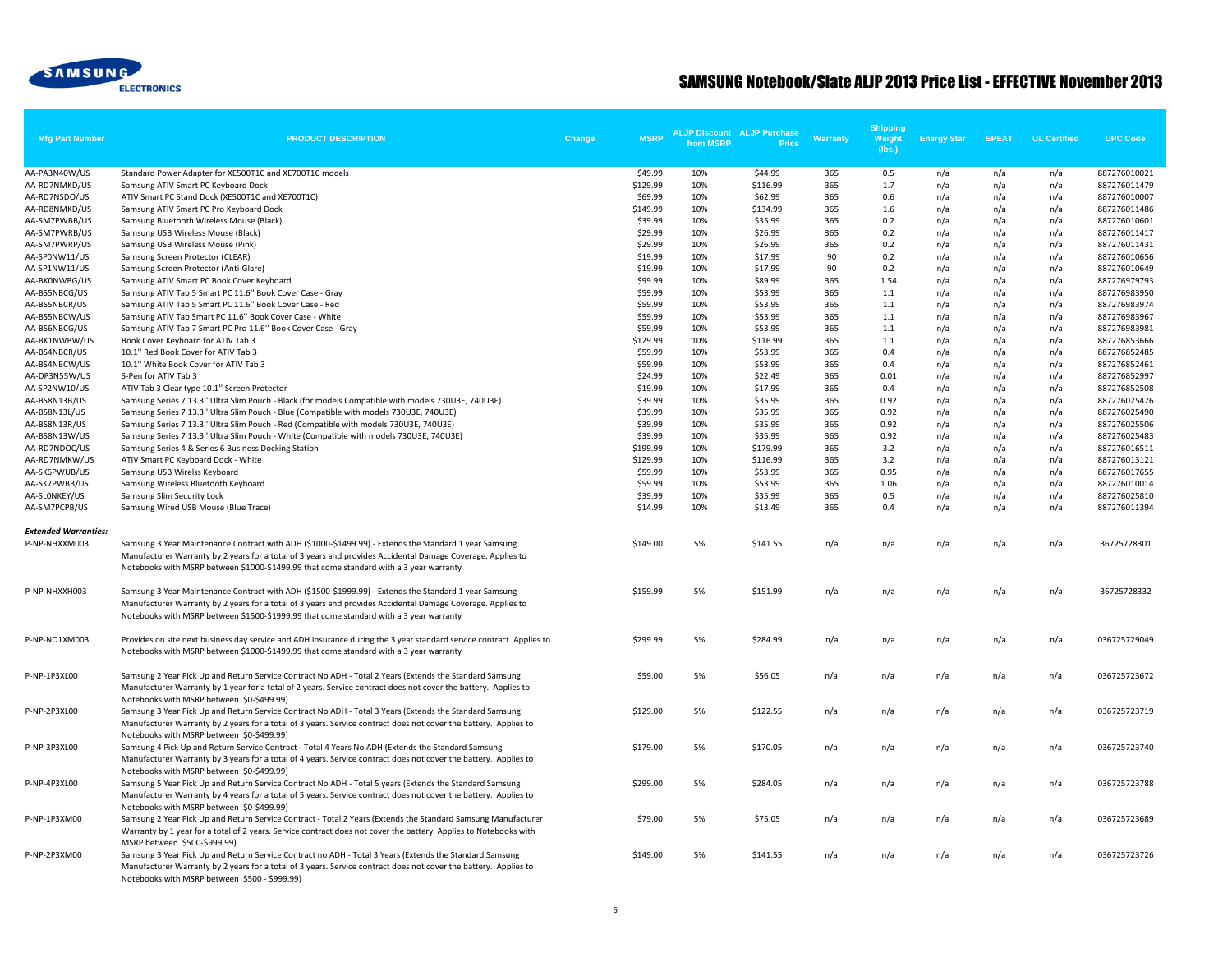

| <b>Mfg Part Number</b> | <b>PRODUCT DESCRIPTION</b>                                                                                                                                                                                                                                                                                                                                                                           | Change | <b>MSRP</b> | from MSRP | <b>ALJP Discount ALJP Purchase</b><br>Price | Warranty | <b>Shipping</b><br>Weight<br>(lbs.) | <b>Energy Star</b> | <b>EPEAT</b> | <b>UL Certified</b> | <b>UPC Code</b> |
|------------------------|------------------------------------------------------------------------------------------------------------------------------------------------------------------------------------------------------------------------------------------------------------------------------------------------------------------------------------------------------------------------------------------------------|--------|-------------|-----------|---------------------------------------------|----------|-------------------------------------|--------------------|--------------|---------------------|-----------------|
| P-NP-3P3XM00           | Samsung 4 Year Pick Up and Return - Total 4 Years no ADH (Extends the Standard Samsung Manufacturer Warranty<br>by 3 years for a total of 4 years. Service contract does not cover the battery. Applies to Notebooks with MSRP                                                                                                                                                                       |        | \$229.00    | 5%        | \$217.55                                    | n/a      | n/a                                 | n/a                | n/a          | n/a                 | 036725723757    |
| P-NP-4P3XM00           | between \$500 - \$999.99)<br>Samsung 5 Year Pick Up and Return Service Contract - Total 5 years no ADH (Extends the Standard Samsung<br>Manufacturer Warranty by 4 years for a total of 5 years. Service contract does not cover the battery. Applies to                                                                                                                                             |        | \$449.00    | 5%        | \$426.55                                    | n/a      | n/a                                 | n/a                | n/a          | n/a                 | 036725723795    |
| P-NP-1P3XH00           | Notebooks with MSRP between \$500 - \$999.99)<br>Samsung 2 Year Pick Up and Return Service Contract -Total 2 Years No ADH (Extends the Standard Samsung<br>Manufacturer Warranty by 1 year for a total of 2 years. Service contract does not cover the battery. Applies to                                                                                                                           |        | \$89.00     | 5%        | \$84.55                                     | n/a      | n/a                                 | n/a                | n/a          | n/a                 | 036725723665    |
| P-NP-2P3XH00           | Notebooks with MSRP between \$1000 - \$1499.99)<br>Samsung 3 Year Pick Up and Return Service Contract - Total 3 Years No ADH (Extends the Standard Samsung<br>Manufacturer Warranty by 2 years for a total of 3 years. Service contract does not cover the battery. Applies to                                                                                                                       |        | \$179.00    | 5%        | \$170.05                                    | n/a      | n/a                                 | n/a                | n/a          | n/a                 | 036725723702    |
| P-NP-3P3XH00           | Notebooks with MSRP between \$1000 - \$1499.99)<br>Samsung 4 Year Extended Pick Up and Return - Total 4 Years No ADH (Extends the Standard Samsung Manufacturer<br>Warranty by 3 years for a total of 4 years. Service contract does not cover the battery. Applies to Notebooks with                                                                                                                |        | \$249.00    | 5%        | \$236.55                                    | n/a      | n/a                                 | n/a                | n/a          | n/a                 | 036725723733    |
| P-NP-4P3XH00           | MSRP between \$1000 - \$1499.99)<br>Samsung 5 Year Pick Up and Return Service Contract - Total 5 Years No ADH (Extends the Standard Samsung<br>Manufacturer Warranty by 4 years for a total of 5 years. Service contract does not cover the battery. Applies to                                                                                                                                      |        | \$549.00    | 5%        | \$521.55                                    | n/a      | n/a                                 | n/a                | n/a          | n/a                 | 036725723733    |
| P-NP-1PXXU00           | Notebooks with MSRP between \$1000 - \$1499.99)<br>Samsung 2 Year Pick Up and Return Service Contract with No ADH (Applies to Notebooks with MSRP between<br>\$1500 - \$1999.99)                                                                                                                                                                                                                     |        | \$99.99     | 5%        | \$94.99                                     | n/a      | n/a                                 | n/a                | n/a          | n/a                 | 0887276009322   |
| P-NP-2PXXU00           | Samsung 3 Year Pick Up and Return Service Contract - No ADH (Applies to Notebooks with MSRP between \$1500 -<br>\$1999.99)                                                                                                                                                                                                                                                                           |        | \$199.99    | 5%        | \$189.99                                    | n/a      | n/a                                 | n/a                | n/a          | n/a                 | 0887276009384   |
| P-NP-3PXXU00           | Samsung 4 Year Pick Up and Return Service Contract - No ADH (Applies to Notebooks with MSRP between \$1500 -<br>\$1999.99)                                                                                                                                                                                                                                                                           |        | \$299.99    | 5%        | \$284.99                                    | n/a      | n/a                                 | n/a                | n/a          | n/a                 | 0887276009445   |
| P-NP-AK3XL00           | Samsung 1 Year Pick Up and Return Service Contract with ADH Insurance - Total 1 Year (1 year of Accidental<br>Damage Coverage. Service contract does not cover the battery. Applies to Notebooks with MSRP between \$0-<br>\$499.99)                                                                                                                                                                 |        | \$39.00     | 5%        | \$37.05                                     | n/a      | n/a                                 | n/a                | n/a          | n/a                 | 036725723863    |
| P-NP-BK3XL00           | Samsung 2 Year Pick Up and Return Service Contract with ADH Insurance -TOTAL 2 YEARS (Extends the Standard<br>Samsung Manufacturer Warranty by 1 years for a total of 2 years and provides Accidental Damage Coverage.<br>Service contract does not cover the battery. Applies to Notebooks with MSRP between \$0-\$499.99)                                                                          |        | \$119.00    | 5%        | \$113.05                                    | n/a      | n/a                                 | n/a                | n/a          | n/a                 | 036725723863    |
| P-NP-CK3XL00           | Samsung 3 Year Pick Up and Return Service Contract with ADH Insurance - Total 3 Years (Extends the Standard<br>Samsung Manufacturer Warranty by 2 years for a total of 3 years with Accidental Damage Coverage. Service<br>contract does not cover the battery. Applies to Notebooks with MSRP between \$0-\$499.99)                                                                                 |        | \$229.00    | 5%        | \$217.55                                    | n/a      | n/a                                 | n/a                | n/a          | n/a                 | 036725724655    |
| P-NP-DK3XL00           | Samsung 4 Year Pick Up and Return Service Contract with ADH Insurance - Total 4 Years (Extends the Standard<br>Samsung Manufacturer Warranty by 3 years for a total of 4 years with Accidental Damage Coverage. Service<br>contract does not cover the battery. Applies to Notebooks with MSRP between \$0-\$499.99)                                                                                 |        | \$399.00    | 5%        | \$379.05                                    | n/a      | n/a                                 | n/a                | n/a          | n/a                 | 036725725058    |
| P-NP-AK3XM00           | Samsung 1 Year Pick Up and Return Service Contract with ADH Insurance - Total 1 Year (1 year of Accidental<br>Damage Coverage. Service contract does not cover the battery. Applies to Notebooks with MSRP between \$500-                                                                                                                                                                            |        | \$39.00     | 5%        | \$37.05                                     | n/a      | n/a                                 | n/a                | n/a          | n/a                 | 036725723870    |
| P-NP-BK3XM00           | \$999.99)<br>Samsung 2 Years Service Pick Up and Return Contract with ADH Insurance (Extends the standard Samsung<br>Manufacturer Warranty by 1 year for a total of 2 years and provides Accidental Damage Coverage. Sevice contract                                                                                                                                                                 |        | \$149.00    | 5%        | \$141.55                                    | n/a      | n/a                                 | n/a                | n/a          | n/a                 | 036725724273    |
| P-NP-CK3XM00           | does not cover the battery. Applies to Notebooks with MSRP between \$500-\$999.99)<br>Samsung 3 Year Pick Up and Return with ADH Insurance - Total 3 Years (Extends the Standard Samsung<br>Manufacturer Warranty by 2 years for a total of 3 years with Accidental Damage Coverage. Service contract<br>does not cover the service contract. Applies to Notebooks with MSRP between \$500-\$999.99) |        | \$299.00    | 5%        | \$284.05                                    | n/a      | n/a                                 | n/a                | n/a          | n/a                 | 036725724662    |
| P-NP-DK3XM00           | Samsung 4 Years Pick Up and Return with ADH Insurance - Total 4 Years (Extends the Standard Samsung<br>Manufacturer Warranty by 3 years for a total of 4 years with Accidental Damage Coverage. Service contract does<br>not cover the battery. \$500-\$999.99 \$500-\$999.99 Applies to Notebooks with MSRP between \$500-\$999.99)                                                                 |        | \$549.00    | 5%        | \$521.55                                    | n/a      | n/a                                 | n/a                | n/a          | n/a                 | 036725725065    |
| P-NP-AK3XH00           | Samsung 1 Year Pick Up and Return Service Contract with ADH Insurance - Total 1 Year (1 year of Accidental<br>Damage Coverage. Service contract does not cover the battery. Applies to Notebooks with MSRP between \$1000<br>$- $1499.99$                                                                                                                                                            |        | \$49.00     | 5%        | \$46.55                                     | n/a      | n/a                                 | n/a                | n/a          | n/a                 | 036725723856    |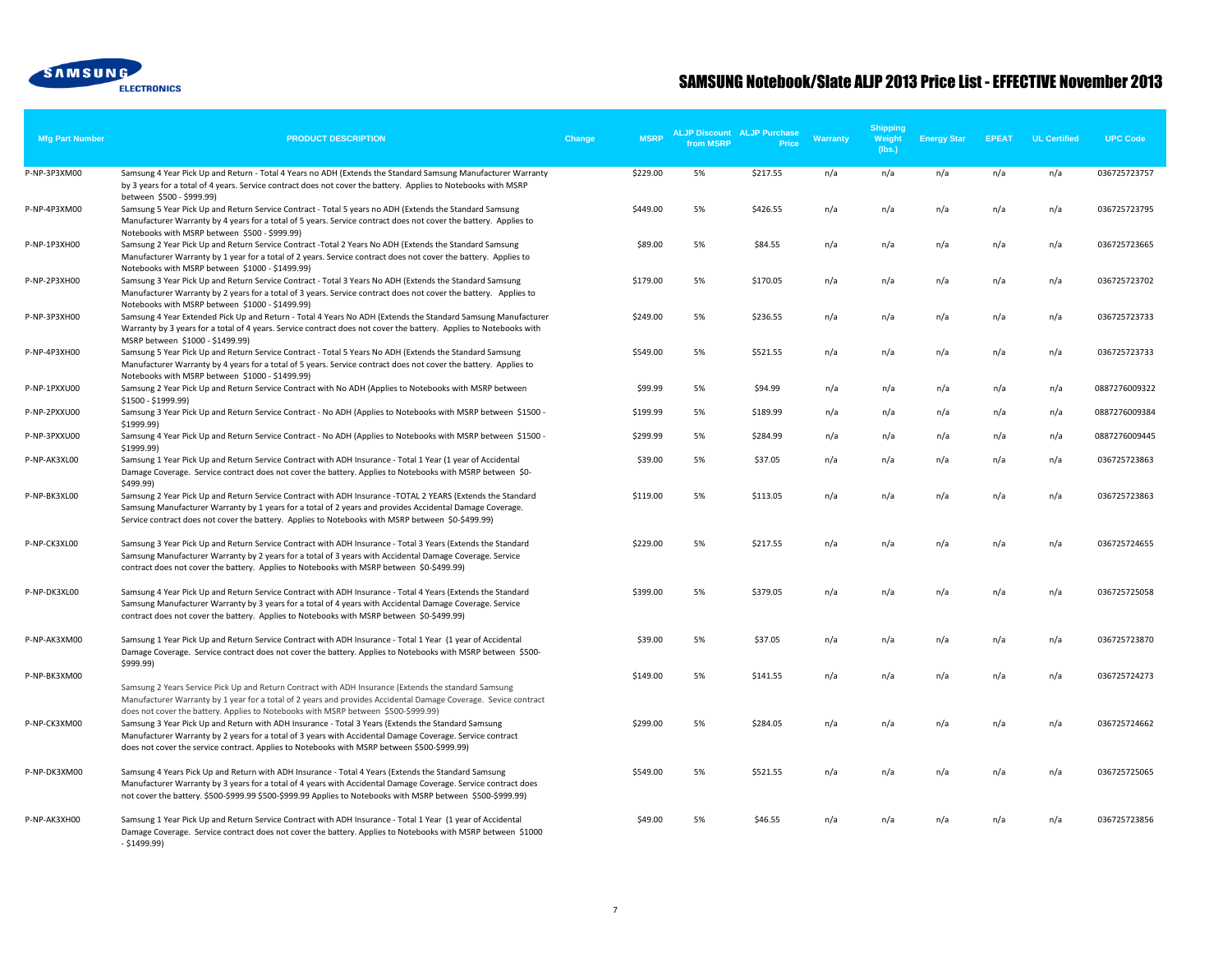

| <b>Mfg Part Number</b> | <b>PRODUCT DESCRIPTION</b>                                                                                                                                                                                                                                                                                               | Change | <b>MSRP</b> | from MSRP | <b>ALJP Discount ALJP Purchase</b><br><b>Price</b> | <b>Warranty</b> | <b>Shipping</b><br>Weight<br>(lbs.) | <b>Energy Star</b> | <b>EPEAT</b> | <b>UL Certified</b> | <b>UPC Code</b> |
|------------------------|--------------------------------------------------------------------------------------------------------------------------------------------------------------------------------------------------------------------------------------------------------------------------------------------------------------------------|--------|-------------|-----------|----------------------------------------------------|-----------------|-------------------------------------|--------------------|--------------|---------------------|-----------------|
| P-NP-BK3XH00           | Samsung 2 Year Pick Up and Return Service Contract with ADH Insurance -TOTAL 2 YEARS (Extends the Standard<br>Samsung Manufacturer Warranty by 1 years for a total of 2 years with Accidental Damage Coverage. Service<br>contract does not cover the battery. Applies to Notebooks with MSRP between \$1000-\$1499.99)  |        | \$169.00    | 5%        | \$160.55                                           | n/a             | n/a                                 | n/a                | n/a          | n/a                 | 036725724259    |
| P-NP-CK3XH00           | Samsung 3 Year Pick Up and Return Service Contract with ADH Insurance - Total 3 Years (Extends the Standard<br>Samsung Manufacturer Warranty by 2 years for a total of 3 years with Accidental Damage Coverage. Service<br>contract does not cover the battery. Applies to Notebooks with MSRP between \$1000-\$1499.99) |        | \$349.00    | 5%        | \$331.55                                           | n/a             | n/a                                 | n/a                | n/a          | n/a                 | 036725724648    |
| P-NP-DK3XH00           | Samsung 4 Year Pick Up and Return with ADH Insurance - Total 4 Years (Extends the Standard Samsung<br>Manufacturer Warranty by 3 years for a total of 4 years with Accidental Damage Coverage. Service contract<br>does not cover the battery. Applies to Notebooks with MSRP between \$1000-\$1499.99)                  |        | \$599.00    | 5%        | \$569.05                                           | n/a             | n/a                                 | n/a                | n/a          | n/a                 | 036725725041    |
| P-NP-AN3XL00           | Samsung 1 Year 3rd Business Day On Site Service Contract with No ADH (Provides on site 3rd business day support<br>during the standard 1 year Samsung manufacturer warranty period. Applies to Notebooks with MSRP between \$0-<br>\$499.99)                                                                             |        | \$19.00     | 5%        | \$18.05                                            | n/a             | n/a                                 | n/a                | n/a          | n/a                 | 036725723948    |
| P-NP-BN3XL00           | Samsung 2 Year 3rd Business Day On Site Service Contract - with No ADH (Extends the Standard Samsung<br>Manufacturer Warranty by 1 year for a total of 2 years. Applies to Notebooks with MSRP between \$0-\$499.99)                                                                                                     |        | \$99.00     | 5%        | \$94.05                                            | n/a             | n/a                                 | n/a                | n/a          | n/a                 | 036725724334    |
| P-NP-CN3XL00           | Samsung 3 Year 3rd Business Day On Site Service Contract - with No ADH (Extends the Standard Samsung<br>Manufacturer Warranty by 2 years for a total of 3 years. Applies to Notebooks with MSRP between \$0-\$499.99)                                                                                                    |        | \$179.00    | 5%        | \$170.05                                           | n/a             | n/a                                 | n/a                | n/a          | n/a                 | 036725724730    |
| P-NP-DN3XL00           | Samsung 4 Year 3rd Business Day On Site Service Contract with No ADH (Extends the Standard Samsung<br>Manufacturer Warranty by 3 years for a total of 4 years. Applies to Notebooks with MSRP between \$0-\$499.99)                                                                                                      |        | \$279.00    | 5%        | \$265.05                                           | n/a             | n/a                                 | n/a                | n/a          | n/a                 | 036725725133    |
| P-NP-AN3XM00           | Samsung 1 Year 3rd Business Day On Site Service Contract with No ADH (Provides on site 3rd business day support<br>during the standard 1 year Samsung manufacturer warranty period. Applies to Notebooks with MSRP between                                                                                               |        | \$19.00     | 5%        | \$18.05                                            | n/a             | n/a                                 | n/a                | n/a          | n/a                 | 036725723955    |
| P-NP-BN3XM00           | \$500-\$999.99)<br>Samsung 2 Year On Site 3rd Business Day Service Contract with No ADH (Extends the Standard Samsung<br>Manufacturer Warranty by 1 year for a total of 2 years. Applies to Notebooks with MSRP between \$500-\$999.99)                                                                                  |        | \$99.00     | 5%        | \$94.05                                            | n/a             | n/a                                 | n/a                | n/a          | n/a                 | 036725724341    |
| P-NP-CN3XM00           | Samsung 3 Year On Site 3rd Business Day Service Contract - with No ADH (Extends the Standard Samsung<br>Manufacturer Warranty by 2 years for a total of 3 years. Applies to Notebooks with MSRP between)                                                                                                                 |        | \$199.00    | 5%        | \$189.05                                           | n/a             | n/a                                 | n/a                | n/a          | n/a                 | 036725724747    |
| P-NP-DN3XM00           | Samsung 4 Year On Site 3rd Business Day Service Contract with No ADH (Extends the Standard Samsung<br>Manufacturer Warranty by 3 years for a total of 4 years. (Applies to Notebooks with MSRP between)                                                                                                                  |        | \$299.00    | 5%        | \$284.05                                           | n/a             | n/a                                 | n/a                | n/a          | n/a                 | 036725728288    |
| P-NP-AN3XH00           | Samsung 1 Year 3rd Business Day On Site Service Contract with No ADH (Provides on site 3rd business day support<br>during the standard 1 year Samsung manufacturer warranty period. (Applies to Notebooks with MSRP between                                                                                              |        | \$19.00     | 5%        | \$18.05                                            | n/a             | n/a                                 | n/a                | n/a          | n/a                 | 036725723931    |
| P-NP-BN3XH00           | \$1000-\$1499.99)<br>Samsung 3rd Business Day 2 year Onsite Service Contract - with No ADH (Extends the Standard Samsung<br>Manufacturer Warranty by 1 year for a total of 2 years. (Applies to Notebooks with MSRP between \$1000-                                                                                      |        | \$129.00    | 5%        | \$122.55                                           | n/a             | n/a                                 | n/a                | n/a          | n/a                 | 036725724327    |
| P-NP-CN3XH00           | \$1499.99)<br>Samsung 3 year 3rd Business Day Service Contract - No ADH (Extends the Standard Samsung Manufacturer<br>Warranty by 2 years for a total of 3 years. (Applies to Notebooks with MSRP between \$1000-\$1499.99)                                                                                              |        | \$249.00    | 5%        | \$236.55                                           | n/a             | n/a                                 | n/a                | n/a          | n/a                 | 036725724723    |
| P-NP-DN3XH00           | Samsung 4 Year 3rd Business Day On Site Service Contract with No ADH (Extends the Standard Samsung<br>Manufacturer Warranty by 3 years for a total of 4 years. (Applies to Notebooks with MSRP between \$1000-<br>\$1499.99)                                                                                             |        | \$399.00    | 5%        | \$379.05                                           | n/a             | n/a                                 | n/a                | n/a          | n/a                 | 036725725126    |
| P-NP-2N3XU00           | Samsung 2 Year 3rd Business Day On Site Service Contract - No ADH (Applies to Notebooks with MSRP between<br>\$1500-\$1999.99)                                                                                                                                                                                           |        | \$149.99    | 5%        | \$142.49                                           | n/a             | n/a                                 | n/a                | n/a          | n/a                 | 0887276009421   |
| P-NP-3N3XU00           | Samsung 3 Year On Site 3rd Business Day Service Contract - No ADH (Applies to Notebooks with MSRP between<br>\$1500-\$1999.99)                                                                                                                                                                                           |        | \$279.99    | 5%        | \$265.99                                           | n/a             | n/a                                 | n/a                | n/a          | n/a                 | 0887276009483   |
| P-NP-AO3XL00           | Samsung 1 Year 3rd Business Day On Site Service Contract - with ADH (Provides on site 3rd business day support<br>during the standard 1 year Samsung manufacturer warranty period with Accidental Damage Coverage. Applies to<br>Notebooks with MSRP between \$0-\$499.99)                                               |        | \$59.00     | 5%        | \$56.05                                            | n/a             | n/a                                 | n/a                | n/a          | n/a                 | 036725724068    |
| P-NP-BO3XL00           | Samsung 2 Year 3rd Business Day On Site Service Contract - with ADH (Extends the Standard Samsung<br>Manufacturer Warranty by 1 year for a total of 2 years with Accidental Damage Coverage. Applies to Notebooks<br>with MSRP between \$0-\$499.99)                                                                     |        | \$169.00    | 5%        | \$160.55                                           | n/a             | n/a                                 | n/a                | n/a          | n/a                 | 036725724457    |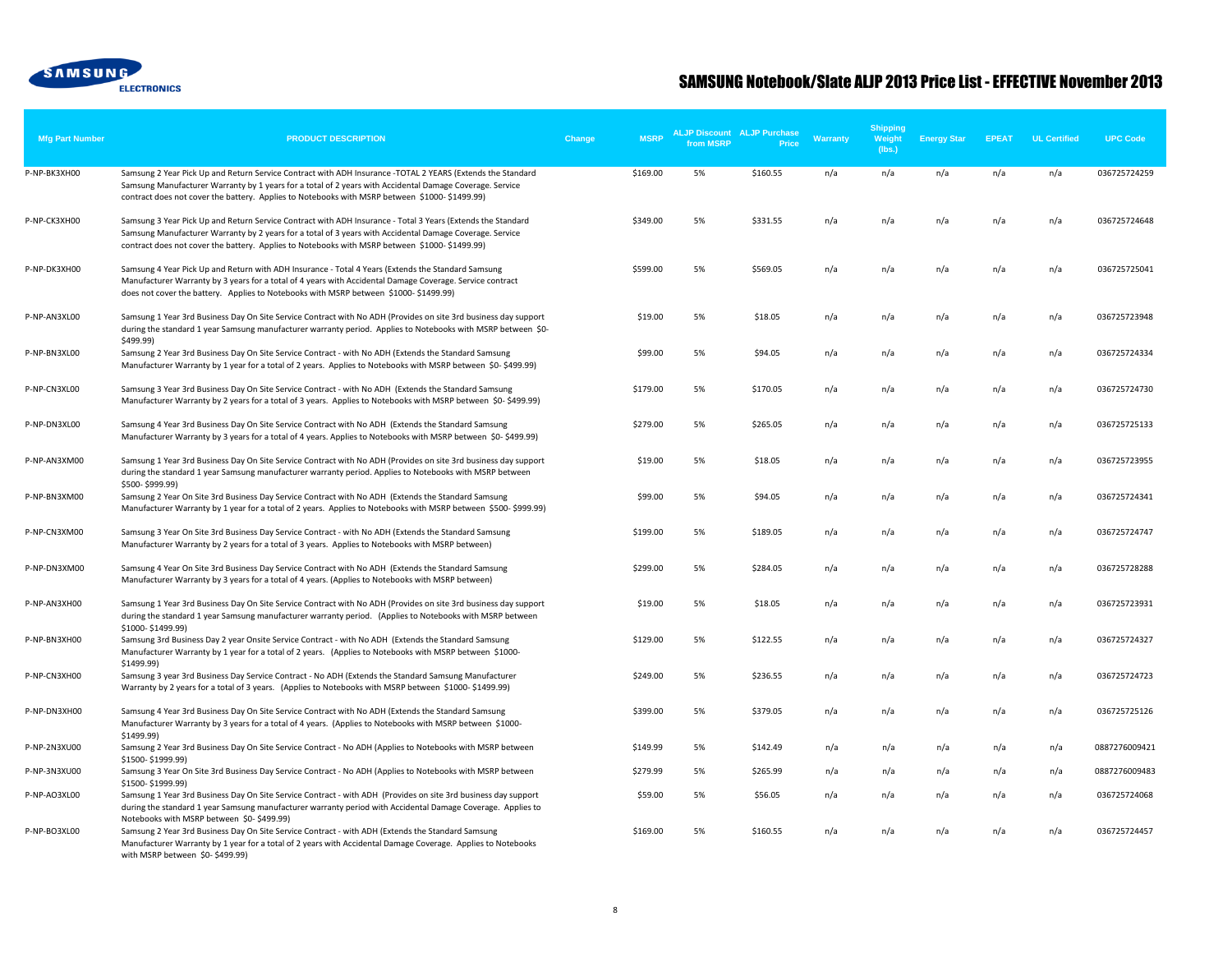

| <b>Mfg Part Number</b> | <b>PRODUCT DESCRIPTION</b>                                                                                                                                                                                                                                                                                      | <b>MSRP</b><br>Change | from MSRP | <b>ALJP Discount ALJP Purchase</b><br>Price | Warranty | <b>Shipping</b><br>Weight<br>(lbs.) | <b>Energy Star</b> | <b>EPEAT</b> | <b>UL Certified</b> | <b>UPC Code</b> |
|------------------------|-----------------------------------------------------------------------------------------------------------------------------------------------------------------------------------------------------------------------------------------------------------------------------------------------------------------|-----------------------|-----------|---------------------------------------------|----------|-------------------------------------|--------------------|--------------|---------------------|-----------------|
| P-NP-CO3XL00           | Samsung 3 Year 3rd Business Day On Site Service Contract - with ADH (Extends the Standard Samsung                                                                                                                                                                                                               | \$349.00              | 5%        | \$331.55                                    | n/a      | n/a                                 | n/a                | n/a          | n/a                 | 036725724853    |
|                        | Manufacturer Warranty by 2 years for a total of 3 years with Accidental Damage Coverage. Applies to Notebooks<br>with MSRP between \$0-\$499.99)                                                                                                                                                                |                       |           |                                             |          |                                     |                    |              |                     |                 |
| P-NP-DO3XL00           | Samsung 4 Year 3rd Business Day On Site Service Contract - with ADH (Extends the Standard Samsung<br>Manufacturer Warranty by 3 years for a total of 4 years with Accidental Damage Coverage. Applies to Notebooks                                                                                              | \$649.00              | 5%        | \$616.55                                    | n/a      | n/a                                 | n/a                | n/a          | n/a                 | 036725725256    |
| P-NP-AO3XM00           | with MSRP between \$0-\$499.99)<br>Samsung 1 Year 3rd Business Day On Site Service Contract - with ADH (Provides on site 3rd business day support<br>during the standard 1 year Samsung manufacturer warranty period with Accidental Damage Coverage. Applies to<br>Notebooks with MSRP between \$500-\$999.99) | \$59.00               | 5%        | \$56.05                                     | n/a      | n/a                                 | n/a                | n/a          | n/a                 | 036725724075    |
| P-NP-BO3XM00           | Samsung 2 Year 3rd Business Day On Site Service Contract - with ADH (Extends the Standard Samsung<br>Manufacturer Warranty by 1 year for a total of 2 years with Accidental Damage Coverage. Applies to Notebooks<br>with MSRP between \$500-\$999.99)                                                          | \$199.00              | 5%        | \$189.05                                    | n/a      | n/a                                 | n/a                | n/a          | n/a                 | 036725724464    |
| P-NP-CO3XM00           | Samsung 3 Year 3rd Business Day On Site Service Contract - with ADH (Extends the Standard Samsung<br>Manufacturer Warranty by 2 years for a total of 3 years with Accidental Damage Coverage. Applies to Notebooks<br>with MSRP between \$500-\$999.99)                                                         | \$399.00              | 5%        | \$379.05                                    | n/a      | n/a                                 | n/a                | n/a          | n/a                 | 036725724860    |
| P-NP-DO3XM00           | Samsung 4 Year 3rd Business Day On Site Service Contract - with ADH (Extends the Standard Samsung<br>Manufacturer Warranty by 3 years for a total of 4 years with Accidental Damage Coverage. Applies to Notebooks<br>with MSRP between \$500-\$999.99)                                                         | \$799.00              | 5%        | \$759.05                                    | n/a      | n/a                                 | n/a                | n/a          | n/a                 | 036725725263    |
| P-NP-AO3XH00           | Samsung 1 Year 3rd Business Day On Site Service Contract - with ADH (Provides on site 3rd business day support<br>during the standard 1 year Samsung manufacturer warranty period with Accidental Damage Coverage. Applies to<br>Notebooks with MSRP between \$1000-\$1499.99)                                  | \$59.00               | 5%        | \$56.05                                     | n/a      | n/a                                 | n/a                | n/a          | n/a                 | 036725724051    |
| P-NP-BO3XH00           | Samsung 2 Year 3rd Business Day On Site Service Contract -with ADH (\$1000-\$1499) (Extends the Standard<br>Samsung Manufacturer Warranty by 1 year for a total of 2 years with Accidental Damage Coverage. (Applies to<br>Notebooks with MSRP between \$1000-\$1499.99)                                        | \$229.00              | 5%        | \$217.55                                    | n/a      | n/a                                 | n/a                | n/a          | n/a                 | 036725724440    |
| P-NP-CO3XH00           | Samsung 3 Year 3rd Business Day On Site Service Contract - with ADH (Extends the Standard Samsung<br>Manufacturer Warranty by 2 years for a total of 3 years with Accidental Damage Coverage. Applies to Notebooks<br>with MSRP between \$1000-\$1499.99)                                                       | \$499.00              | 5%        | \$474.05                                    | n/a      | n/a                                 | n/a                | n/a          | n/a                 | 036725724846    |
| P-NP-DO3XH00           | Samsung 4 Year On Site 3rd Business Day Service Contract - with ADH (Extends the Standard Samsung<br>Manufacturer Warranty by 3 years for a total of 4 years with Accidental Damage Coverage. Applies to Notebooks<br>with MSRP between \$1000-\$1499.99)                                                       | \$899.00              | 5%        | \$854.05                                    | n/a      | n/a                                 | n/a                | n/a          | n/a                 | 036725728349    |
| P-NP-1O3XU00           | Samsung 1 Year On Site 3rd Business Day Service Contract with ADH (Applies to Notebooks with MSRP between<br>\$1500-\$1999.99)                                                                                                                                                                                  | \$49.99               | 5%        | \$47.49                                     | n/a      | n/a                                 | n/a                | n/a          | n/a                 | 0887276009377   |
| P-NP-2O3XU00           | Samsung 2 Year On Site 3rd Business Day Service Contract with ADH (\$1500-\$1999.99)                                                                                                                                                                                                                            | \$229.99              | 5%        | \$218.49                                    | n/a      | n/a                                 | n/a                | n/a          | n/a                 | 0887276009438   |
| P-NP-3O3XU00           | Samsung 3 Year On Site 3rd Business Day Service Contract with ADH (Applies to Notebooks with MSRP between<br>\$1500-\$1999.99)                                                                                                                                                                                  | \$499.99              | 5%        | \$474.99                                    | n/a      | n/a                                 | n/a                | n/a          | n/a                 | 0887276009506   |
| P-NP-ANSXL00           | Samsung Onsite Next Business Day 1 Year Service Contract with No ADH (Applies to Notebooks with MSRP between<br>\$0-\$499.99)                                                                                                                                                                                   | \$29.00               | 5%        | \$27.55                                     | n/a      | n/a                                 | n/a                | n/a          | n/a                 | 8808993514403   |
| P-NP-BNSXL00           | Samsung 2 Year Next Business Day Service Contract with no ADH (Applies to Notebooks with MSRP between \$0-<br>\$499.99)                                                                                                                                                                                         | \$129.00              | 5%        | \$122.55                                    | n/a      | n/a                                 | n/a                | n/a          | n/a                 | 08808993514557  |
| P-NP-CNSXL00           | Samsung 3 Year On Site Next Business Day Service Contract - with No ADH (Applies to Notebooks with MSRP<br>between \$0-\$499.99)                                                                                                                                                                                | \$249.00              | 5%        | \$236.55                                    | n/a      | n/a                                 | n/a                | n/a          | n/a                 | 08808993514700  |
| P-NP-DNSXL00           | Samsung 4 Year Next Business Day On Site Service Contract - No ADH (Applies to Notebooks with MSRP between<br>\$0-\$499.99)                                                                                                                                                                                     | \$349.00              | 5%        | \$331.55                                    | n/a      | n/a                                 | n/a                | n/a          | n/a                 | 08808993514854  |
| P-NP-ANSXM00           | Samsung 1 Year Next Business Day On Site Service Contract - No ADH (Applies to Notebooks with MSRP between<br>\$500-\$999.99)                                                                                                                                                                                   | \$29.00               | 5%        | \$27.55                                     | n/a      | n/a                                 | n/a                | n/a          | n/a                 | 8808993514410   |
| P-NP-BNSXM00           | Samsung 2 Year Next Business Day On Site Service Contract - No ADH (Applies to Notebooks with MSRP between<br>\$500-\$999.99)                                                                                                                                                                                   | \$149.00              | 5%        | \$141.55                                    | n/a      | n/a                                 | n/a                | n/a          | n/a                 | 8808993514564   |
| P-NP-CNSXM00           | Samsung 3 Year Next Business On Site Service Contract - No ADH (Applies to Notebooks with MSRP between \$500-<br>\$999.99)                                                                                                                                                                                      | \$299.00              | 5%        | \$284.05                                    | n/a      | n/a                                 | n/a                | n/a          | n/a                 | 08808993514717  |
| P-NP-DNSXM00           | Samsung 4 Year Next Business Day On Site Service Contract - No ADH (Applies to Notebooks with MSRP between<br>\$500-\$999.99)                                                                                                                                                                                   | \$449.00              | 5%        | \$426.55                                    | n/a      | n/a                                 | n/a                | n/a          | n/a                 | 08808993514861  |
| P-NP-ANSXH00           | Samsung 1 Year On Site Next Business Day Service Contract with No ADH (Applies to Notebooks with MSRP<br>between \$1000-\$1499.99)                                                                                                                                                                              | \$29.00               | 5%        | \$27.55                                     | n/a      | n/a                                 | n/a                | n/a          | n/a                 | 8808993514397   |
| P-NP-BNSXH00           | Samsung 2 Year On Site Next Business Day Service Contract - with No ADH (Applies to Notebooks with MSRP<br>between \$1000-\$1499.99)                                                                                                                                                                            | \$169.00              | 5%        | \$160.55                                    | n/a      | n/a                                 | n/a                | n/a          | n/a                 | 08808993514540  |
| P-NP-CNSXH00           | Samsung 3 Year On Site Next Business Day Service Contract with No ADH (Applies to Notebooks with MSRP<br>between \$1000-\$1499.99)                                                                                                                                                                              | \$329.00              | 5%        | \$312.55                                    | n/a      | n/a                                 | n/a                | n/a          | n/a                 | 08808993514694  |
| P-NP-DNSXH00           | Samsung 4 Year On Site Next Business Day Service Contract with No ADH. (Applies to Notebooks with MSRP<br>between \$1000-\$1499.99)                                                                                                                                                                             | \$499.00              | 5%        | \$474.05                                    | n/a      | n/a                                 | n/a                | n/a          | n/a                 | 08808993514847  |